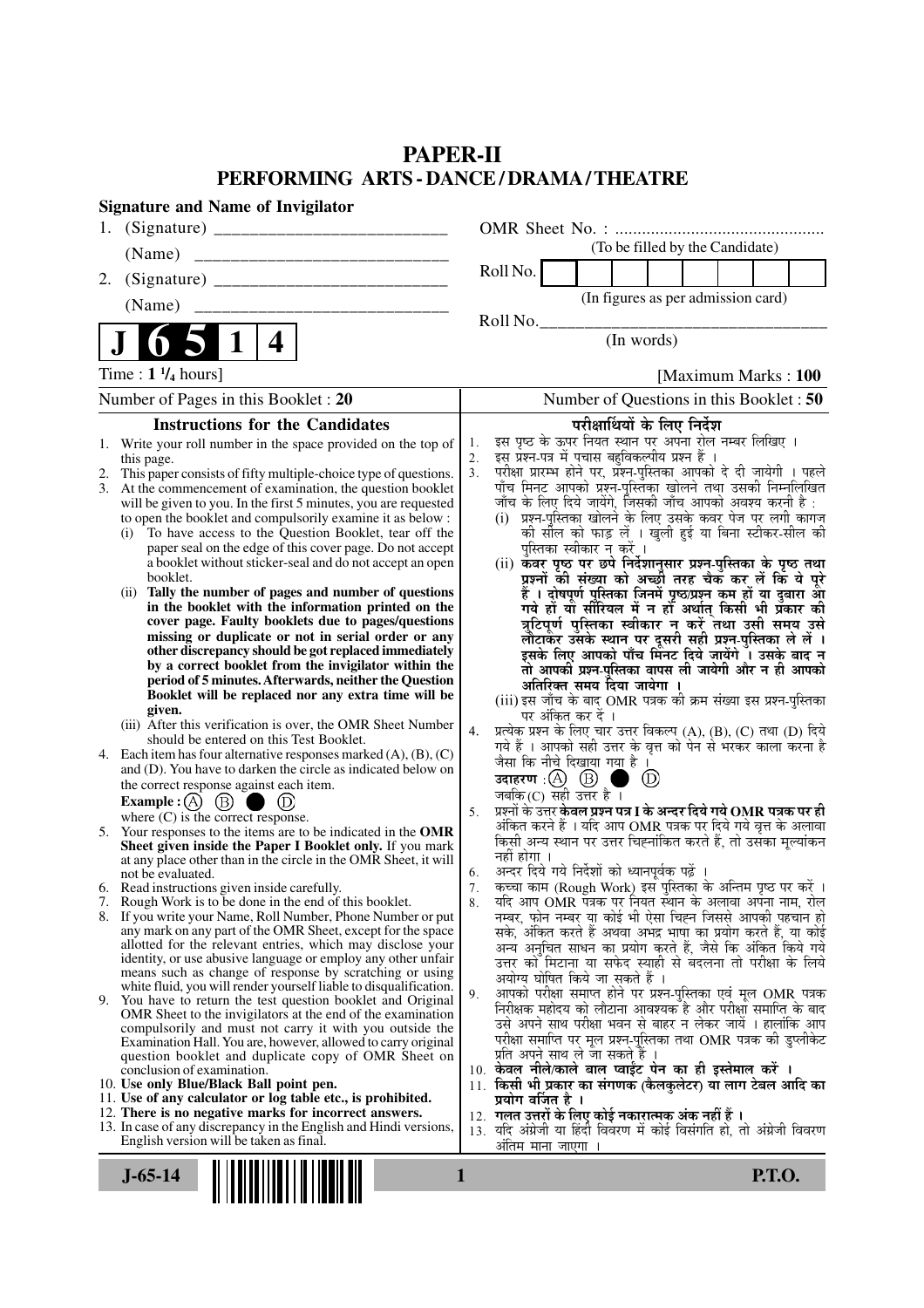#### **PERFORMING ARTS – DANCE / DRAMA / THEATRE Paper – II SPECIAL INSTRUCTIONS**

- **1.** Candidates are required to answer **all the 25 questions in Part-I**, which are **compulsory**. They should also select **any one** from Part-II and Part-III and answer **all the 25 questions of that Part only.** Each question carries two marks.
- **2.** Candidates are required to mark clearly on the OMR Answer Sheet, **the Part Number which they have selected.**

**Use Only For** Performing Arts<br>PAPER II Compulsory PART I Optional **Choose any** one  $\bigcirc$  PART - II **3 PART - III** 

| m<br>u<br>יי<br>-<br>٠<br>Ш |  |
|-----------------------------|--|
|-----------------------------|--|

## **Common to Dance / Drama / Theatre**

**1.** Match the following :

|     | $List-I$      |                |             |               | $List - II$ |
|-----|---------------|----------------|-------------|---------------|-------------|
|     | a. Utsah      |                |             | $i_{\bullet}$ | Satvik Bhāv |
|     | b. Uddipan    |                |             | 11.           | Sthayi Bhāv |
|     | c. Vepathu    |                |             |               | iii. Vibhāv |
|     |               | d. Gatiprachar |             |               | iv. Anubhāv |
|     | <b>Codes:</b> |                |             |               |             |
|     | a             | h              | $\mathbf c$ |               | d           |
| (A) | i             | $\mathbf{ii}$  | iii         |               | iv          |
|     | ii            |                | 1           |               | iv          |

- (C) iii iv ii i  $(D)$  iv i iii ii
- **2. Assertion (A) :** The word Sthayi Bhāv (स्थायी भाव) is not mentioned in Bharat's Rasa sutra.
	- **Reason (R) :** Rasa can exist without Sthayi Bhāv.

- $(A)$  (A) is true,  $(R)$  is false.
- (B) (A) is true,  $(R)$  is true.
- $(C)$  (A) is false,  $(R)$  is true.
- (D) (A) is false,  $(R)$  is false.
- **3.** Select the correct sequence of the following Rasa theorists :
- (A) Bhatt Lollața, Sri Shankuka, Bhațț Nāyaka, Abhinavgupta
- (B) Sri Shankuka, Bhațț Nāyaka, Abhinavgupta, Bhatt Lollața
- (C) Bhațț Nāyaka, Abhinavgupta, Bhatt Lollața, Sri Shankuka
- (D) Abhinavgupta, Bhatt Lollața, Sri Shankuka, Bhațț Nāyaka

- **4.** Pick the odd one out :
	- (A) Shama
	- (B) Krodh
	- (C) Bhaya
	- (D) Dukh
- **5.** The concept of "Sadharanikarna" was evolved by
- (A) Bhaṭṭ Lollata
	- (B) Bhatt Narayana
	- (C) Bhatt Nāyaka
	- (D) Bhatt Totta
- **6.** Select the correct sequence going from top to bottom :
	- (A) Nasika, Chibuk, Bhro, Kapol
	- (B) Kapol, Nasika, Bhro, Chibuk
	- (C) Bhro, Nasika, Kapol, Chibuk
	- (D) Kapol, Bhro, Nasika, Chibuk
- **7.** "Bhavaprakashana" of Sharadatanaya is special for its treatment of
	- (A) Rupaka
	- (B) Dasha-Rupaka
	- (C) Karana
	- (D) Upa-Rupaka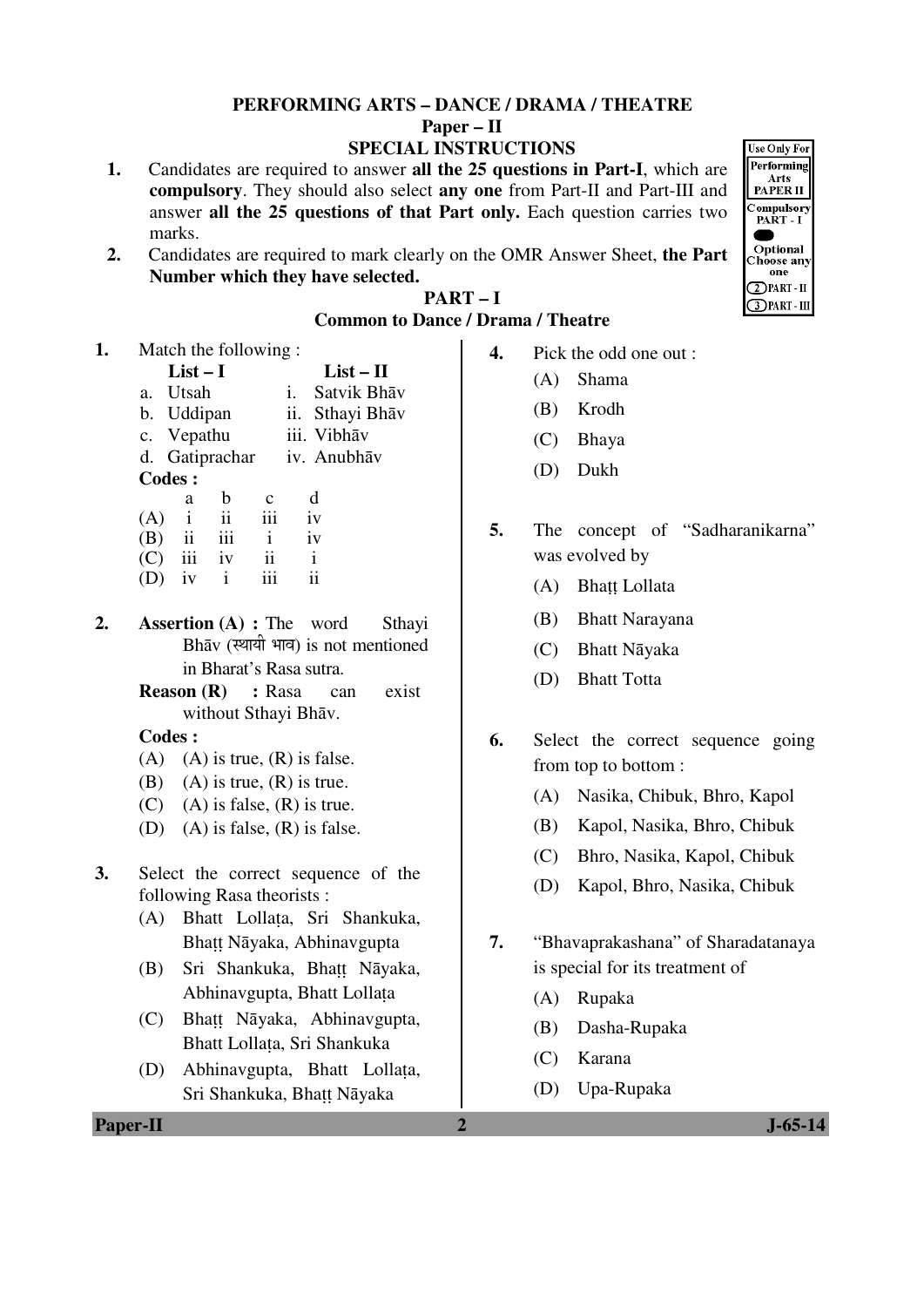## **PERFORMING ARTS – नृत्य / नाटक / रंगमंच**

### **Paper – II**

## **SPECIAL INSTRUCTIONS**

- **1.** Candidates are required to answer **all the 25 questions in Part-I**, which are **compulsory**. They should also select **any one** from Part-II and Part-III and answer **all the 25 questions of that Part only.** Each question carries two marks.
- **2.** Candidates are required to mark clearly on the OMR Answer Sheet, **the Part Number which they have selected.**



## **PART – I**

| नृत्य / नाटक / रंगमंच सभी के लिए |  |  |  |
|----------------------------------|--|--|--|
|                                  |  |  |  |

**1. निम्नलिखित का मिलान करें** ·

|       |                |                                                                             |                                                                | सूची – II                            |
|-------|----------------|-----------------------------------------------------------------------------|----------------------------------------------------------------|--------------------------------------|
| a.    |                |                                                                             | i.                                                             | सात्त्विक भाव                        |
|       |                |                                                                             |                                                                | ii. स्थायी भाव                       |
|       |                |                                                                             |                                                                | <u>iii. विभाव</u>                    |
|       |                |                                                                             |                                                                | iv. अनुभाव                           |
| कूट : |                |                                                                             |                                                                |                                      |
|       | a              |                                                                             |                                                                | d                                    |
|       |                |                                                                             |                                                                | $\overline{i}$                       |
|       |                | iii                                                                         | $\mathbf{i}$                                                   | iv                                   |
|       | $(A)$<br>$(B)$ | उत्साह<br>b. उद्दीपन<br>c. वेपथु<br>$\mathbf{i}$<br>$\overline{\mathbf{u}}$ | सूची – I<br>d. गतिप्रचार<br>$\mathbf b$<br>$\ddot{\mathbf{i}}$ | $\cdots$ $\cdots$<br>$\frac{c}{111}$ |

- $\begin{matrix}\n(C) & \text{iii} & \text{iv} & \text{ii} & \text{i} \\
(D) & \text{iv} & \text{i} & \text{iii} & \text{ii}\n\end{matrix}$  $(D)$  iv
- 2. **अभिकथन (A) :** भरत के रससूत्र में स्थायी भाव का जिक्र नहीं है ।
	- तर्क (R) : स्थायी भाव के बिना भी रस का अस्तित्त्व हो सकता है ।
	- कट $:$
	- $(A)$   $(A)$  सही है, परन्तु $(R)$  गलत है।
	- (B)  $(A)$  सही है और  $(R)$  सही है।
	- (C)  $(A)$  गलत है, परन्त (R) सही है।
	- (D)  $(A)$  गलत है और  $(R)$  गलत है।
- 3. निम्नलिखित रस सिद्धान्तकारों के सही क्रम का चयन कीजिए :
	- $(A)$  भट्ट लोल्लट, श्री शंकक, भट्ट नायक, अभिनवगुप्त
	- (B) श्री शंकक, भट्ट नायक, अभिनवगुप्त, भइ लोल्लट
	- (C) भट्ट नायक, अभिनवगुप्त, भट्ट लोल्लट, श्री शंकक
	- (D) अभिनवगुप्त, भट्ट लोल्लट, श्री शंकुक, भट्ट नायक

4. विषम को अलग करें :

- $(A)$  शम
- $(B)$  क्रोध
- (C) भय
- $(D)$  दुःख
- **5.** 'साधारणीकरण' की अवधारणा का प्रतिपादक था
	- $(A)$  भड़ लोल्लट
	- $(B)$  भट्ट नारायण
	- (C) भट्ट नायक
	- $(D)$  भट्ट तौत्त
- **6.** सिर से तली के क्रमानुसार, निम्नलिखित में से, सही क्रम का चयन कोजिए :
	- $(A)$  नासिका, चिबुक, भ्रो, कपोल
	- (B) कपोल, नासिका, भ्रो, चिबुक
	- (C) भ्रो, नासिका, कपोल, चिबुक
	- (D) कपोल, भ्रो, नासिका, चिबुक
- **7.** ¿ÖÖ¸ü¤üÖŸÖ®ÖµÖ ÛúÖ ³ÖÖ¾Ö¯ÖÏÛúÖ¿Ö®Ö ×ÛúÃÖÛêú ×®Öºþ¯ÖÞÖ ´Öë विशिष्ट है ?
	- $(A)$  रूपक
	- $(B)$  दश-रूपक
	- $(C)$  करण
	- (D) उपरूपक

 **J-65-14 3 Paper-II**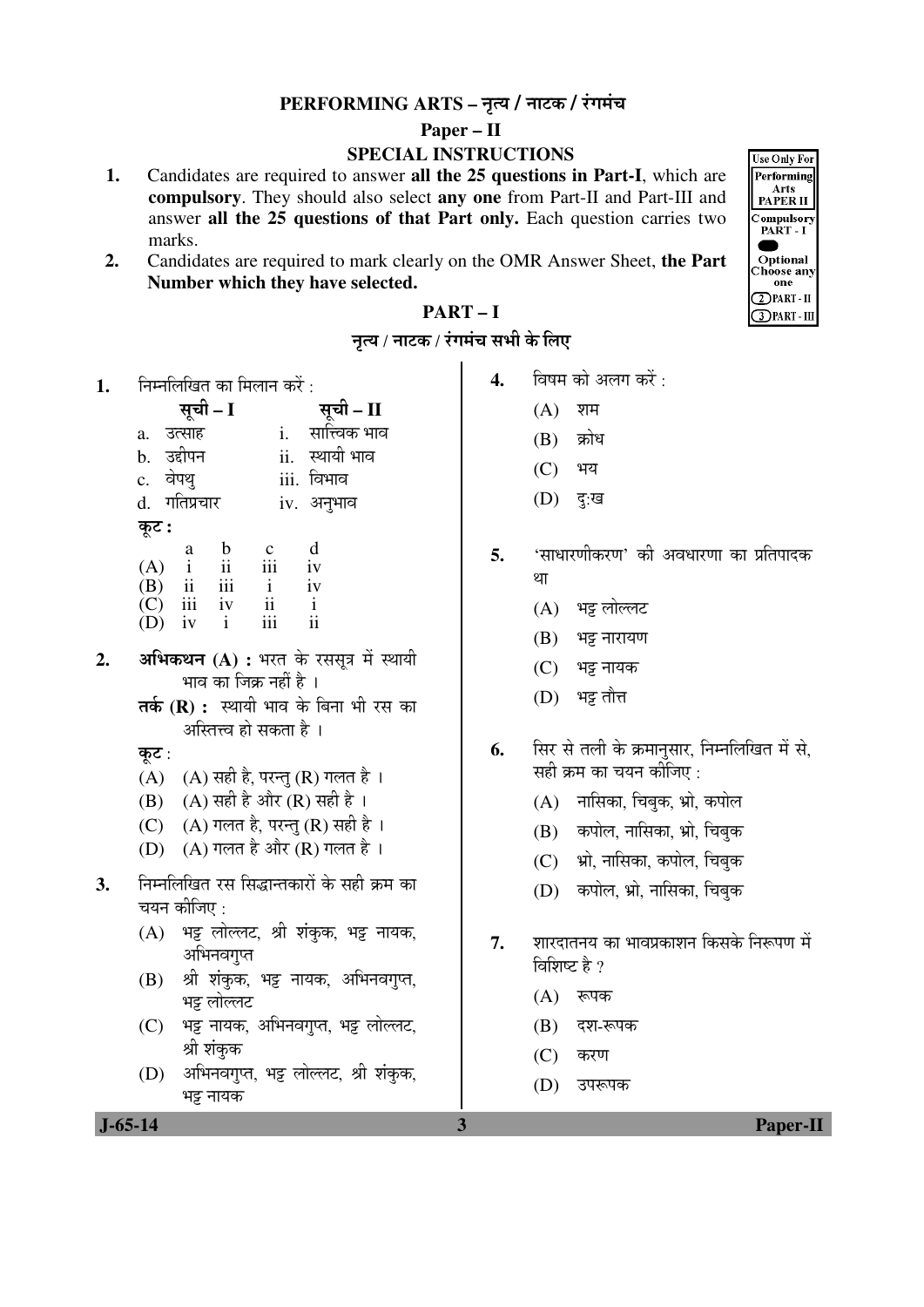- **8. Assertion (A) :** The role of a creative artist is that of a reporter, narrator, historian and philosopher.
	- **Reason (R)** : Artists try to evoke the emotional response from an art presentation.
	- **Codes :**
	- (A) Both (A) and (R) are true.
	- (B) Both (A) and (R) are false.
	- $(C)$  (A) is true and  $(R)$  is false.
	- (D) (A) is false and (R) is true.
- **9.** Pick the odd one out :
	- (A) Kalidas
	- (B) Rajshekhar
	- (C) Someshwara
	- (D) Gunadatta
- **10.** Match the items in List I with the items in List –  $II$  :

|                | $List-I$                |               |                | $List-II$ |                                 |
|----------------|-------------------------|---------------|----------------|-----------|---------------------------------|
| a <sub>z</sub> | Andhra                  |               | $\mathbf{i}$ . |           | Todale Gombe-atta               |
|                | Pradesh                 |               |                |           |                                 |
|                |                         |               |                |           | b. Karnataka ii. Toalpava Kuthu |
|                | c. Kerala               |               |                |           | iii. Sakhi-Kundhei              |
|                |                         |               |                |           | d. Orissa iv. Tolu Bommalatta   |
|                | Codes :                 |               |                |           |                                 |
|                | a                       | b             | $\mathbf{c}$   | d         |                                 |
| (A)            | 1V                      | $\mathbf{i}$  | ii             | iii       |                                 |
| (B)            | $\mathbf{i}$            | $\mathbf{ii}$ | 1V             | iii       |                                 |
| (C)            | $\overline{\mathbf{u}}$ | iv            | 111            | i         |                                 |
|                | iii                     | i             | ii             | 1V        |                                 |

**11.** Match the items in List – I with the items in List  $-$  II  $\cdot$ 

|         | $List-I$                 |              |              |              | $List-II$        |  |
|---------|--------------------------|--------------|--------------|--------------|------------------|--|
| $a_{-}$ | <b>Dashavatara</b>       |              |              | Assam<br>Ĺ.  |                  |  |
|         | b. Laiharaoba            |              |              |              | ii. Karnataka    |  |
|         | c. Ankiyanata            |              |              |              | iii. Maharashtra |  |
|         | d. Yakshagana            |              |              |              | iv. Manipura     |  |
| Codes : |                          |              |              |              |                  |  |
|         | a                        | b            | C            | d            |                  |  |
| (A)     | iii                      | iv           | $\mathbf{i}$ | ii           |                  |  |
| (B)     | iv                       | iii          | ii           | $\mathbf{i}$ |                  |  |
| (C)     | $\overline{\mathbf{ii}}$ | $\mathbf{i}$ | 1V           | iii          |                  |  |
|         | i                        | ii           |              | 1V           |                  |  |
|         |                          |              |              |              |                  |  |

- **12. Assertion (A) :** It is necessary to have performing arts in all Indian Universities.
	- **Reason (R) :** India has a strong cultural heritage of Performing Arts.
	- **Codes :**
	- (A) (A) is true,  $(R)$  is false.
	- (B) (A) is false,  $(R)$  is true.
	- $(C)$  (A) is true, and  $(R)$  is true.
	- (D) (A) is false, and (R) is false.
- **13.** Pick the odd one out :
	- (A) Navtejsing Johar
	- (B) Prerna Shrimali
	- (C) Madhu Natarajan
	- (D) Shaoli Mitra
- **14.** Which of the following is not correctly matched ? (A) Koothambalam – Koodiyattam (B) Vikristha – Natyashastra
	- Madhyama (C) Kabuki – Japan
	- (D) Bhavai Maharashtra
- **15.** Which is not matching from the following ?
	- (A) Govardhan Panchal – Koothambalam
	- (B) Mrilanini Sarabhai – Folk tradition
	- (C) Dharmaveer Andhayug Bharti
	- (D) Dr. V. Raghavan – Art Critic

**16.** Match items in List – I with in List –  $\Pi$ :

|     | $List-I$      |              |              |               | $List - II$ |  |
|-----|---------------|--------------|--------------|---------------|-------------|--|
|     | a. Natya      |              |              | i. Abhinaya   |             |  |
|     | b. Avanti     |              |              | ii. Dharmi    |             |  |
|     | c. Angik      |              |              | iii. Aharya   |             |  |
|     | d. Chestim    |              |              | iv. Vritti    |             |  |
|     | <b>Codes:</b> |              |              |               |             |  |
|     | a             | b            | $\mathbf{c}$ | d             |             |  |
| (A) | iv            | $\mathbf{i}$ | iii          | $\mathbf{ii}$ |             |  |
|     | $(B)$ ii      | iv           | $\mathbf{i}$ | iii           |             |  |
|     | $(C)$ iii     | ii           | $\mathbf{i}$ | iv            |             |  |
|     | iv            | iii          | ii           | $\mathbf{i}$  |             |  |
|     |               |              |              |               |             |  |

**Paper-II** J-65-14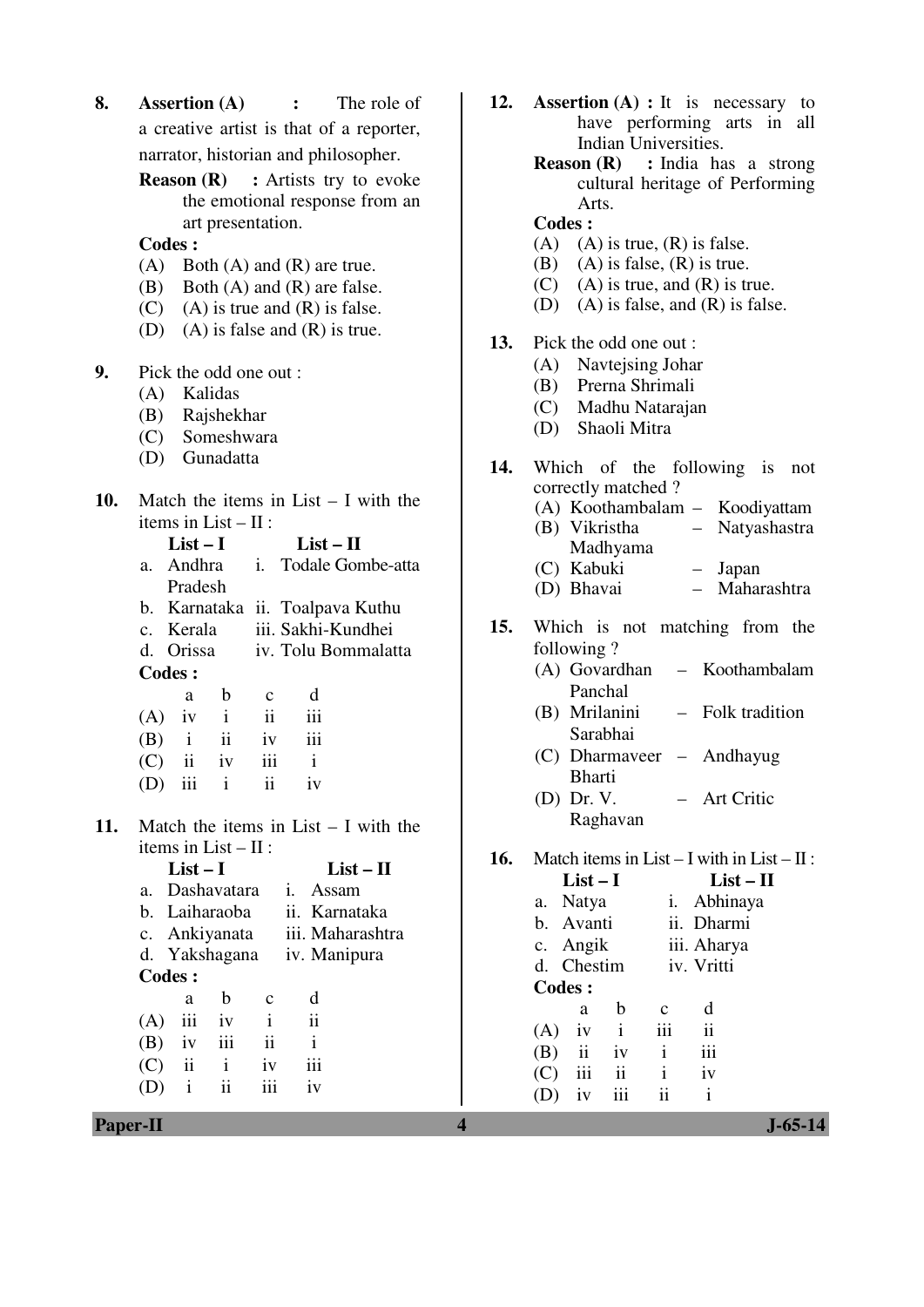| 8.  | <b>अभिकथन (A) :</b> एक सृजनात्मक कलाकार             |  |
|-----|-----------------------------------------------------|--|
|     | की एक रिपोर्टर, आख्यानकर्त्ता,                      |  |
|     | इतिहासकार तथा दार्शनिक की भूमिका                    |  |
|     | रहती है ।                                           |  |
|     | <b>तर्क (R) :</b> कलाकार एक कला प्रस्तुति द्वारा    |  |
|     | भावनात्मक प्रतिक्रिया जगाना चाहते                   |  |
|     | हैं ।                                               |  |
|     |                                                     |  |
|     | कूट :<br>(A) (A) और (R) दोनों सही हैं ।             |  |
|     | (B) (A) और (R) दोनों गलत हैं।                       |  |
|     |                                                     |  |
|     | (C) (A) सही है, परन्तु (R) गलत है ।                 |  |
|     | (D) (A) गलत है परन्तु (R) सही है ।                  |  |
| 9.  | विषम का चयन कीजिए :                                 |  |
|     | (A) कालिदास<br>(B) राजशेखर                          |  |
|     | (C) सोमेश्वर<br>(D) गुणदत्ता                        |  |
|     |                                                     |  |
| 10. | सूची-I की मदों को सूची-II की मदों से सुमेलित        |  |
|     | कीजिए :                                             |  |
|     | सूची-I<br>सूची-II                                   |  |
|     | i. टोडले गोम्बे अट्टा<br>a. आंध्र प्रदेश            |  |
|     | b. कर्नाटक<br>ii. तोलपावा कुथु                      |  |
|     | iii. साखी कुन्ठेइ<br>c. केरल                        |  |
|     | d. उड़ीसा<br>iv. तोलु बोमलट्टा                      |  |
|     | कूट :                                               |  |
|     | d<br>$\mathbf{b}$<br>$\mathbf{c}$<br>a              |  |
|     | $(A)$ iv i ii<br>iii                                |  |
|     | $(B)$ i ii iv<br>iii                                |  |
|     | $(C)$ ii iv<br>$\mathbf{i}$<br>iii                  |  |
|     | (D)<br>$\overline{111}$<br>$\mathbf{1}$<br>11<br>1V |  |
|     |                                                     |  |
| 11. | सूची-I से सूची-II का मिलान कीजिए :                  |  |
|     | सूची-II<br>सूची-I                                   |  |
|     | दशावतार<br>i. आसाम<br>a.                            |  |
|     | b. लाइहरोबा<br>ii. कर्णाटक                          |  |
|     | c. आंकिआनाट<br>iii. महाराष्ट्र                      |  |
|     | iv. मणिपुर<br>d. यक्षगान                            |  |
|     | कूट :                                               |  |
|     | $\mathbf b$<br>d<br>a<br>$\mathbf c$                |  |
|     | $\mathbf{i}$<br>(A)<br>iii iv<br>ii                 |  |
|     | $(B)$ iv iii ii<br>$\mathbf{i}$                     |  |
|     | $(C)$ ii i<br>iii<br>iv                             |  |
|     | $\mathbf{ii}$<br>$(D)$ i<br>iv<br>iii               |  |

 $J-65-14$ 

12. अभिकथन (A) : सभी भारतीय विश्वविद्यालयों में मंचीय कलाओं का होना आवश्यक है । तर्क (R) : भारत में मंचीय कलाओं की सशक्त सांस्कृतिक विरासत है। कूट:  $(A)$   $(A)$  सही है,  $(R)$  गलत है। (B) (A) गलत है, (R) सही है। (C) (A) सही है, (R) सही है।  $(D)$   $(A)$  गलत है,  $(R)$  गलत है। 13. विषम को चुनिए: (A) नवतेजसींग जोहर (B) प्रेरणा श्रीमाली (C) मधु नटराजन (D) शाओली मित्रा कौन सा युग्म सही नहीं है ? 14.  $(A)$  कुथम्बलम् – कुडिआट्टम (B) विक्रिष्ट मध्यम – नाटयशास्त्र  $(C)$  काबुकी  $-$  जापान  $(D)$ भवाई – महाराष्ट्र कौन सा युग्म सही नहीं है ? 15.  $(A)$  गोवर्धन पंचाल – कुथम्बलम् (B) मृणालिनी साराभाई – लोककला  $(C)$  धर्मवीर भारती – अंधायुग (D) डॉ. वी राघवन – कला विवेचक 16. सूची-I की मदों को सूची-II की मदों से सुमेलित कोजिए : सूची-I सूची-II i. अभिनय a. नाट्य b. अवन्ति ii. धर्मी c. आंगिक iii. अहार्य d. चेष्टिम iv. वृत्ति कूट :  $\mathbf d$  $\mathbf b$  $\mathbf c$ a  $(A)$  iv i iii  $\mathbf{ii}$ 

 $\mathbf{i}$ 

 $\mathbf{i}$ 

 $\mathbf{ii}$ 

iii

iv

 $\mathbf{i}$ 

5

(B)

 $(C)$  iii

 $(D)$  iv

 $\overline{\mathbf{u}}$ 

 $iv$ 

 $\overline{\mathbf{u}}$ 

iii

Paper-II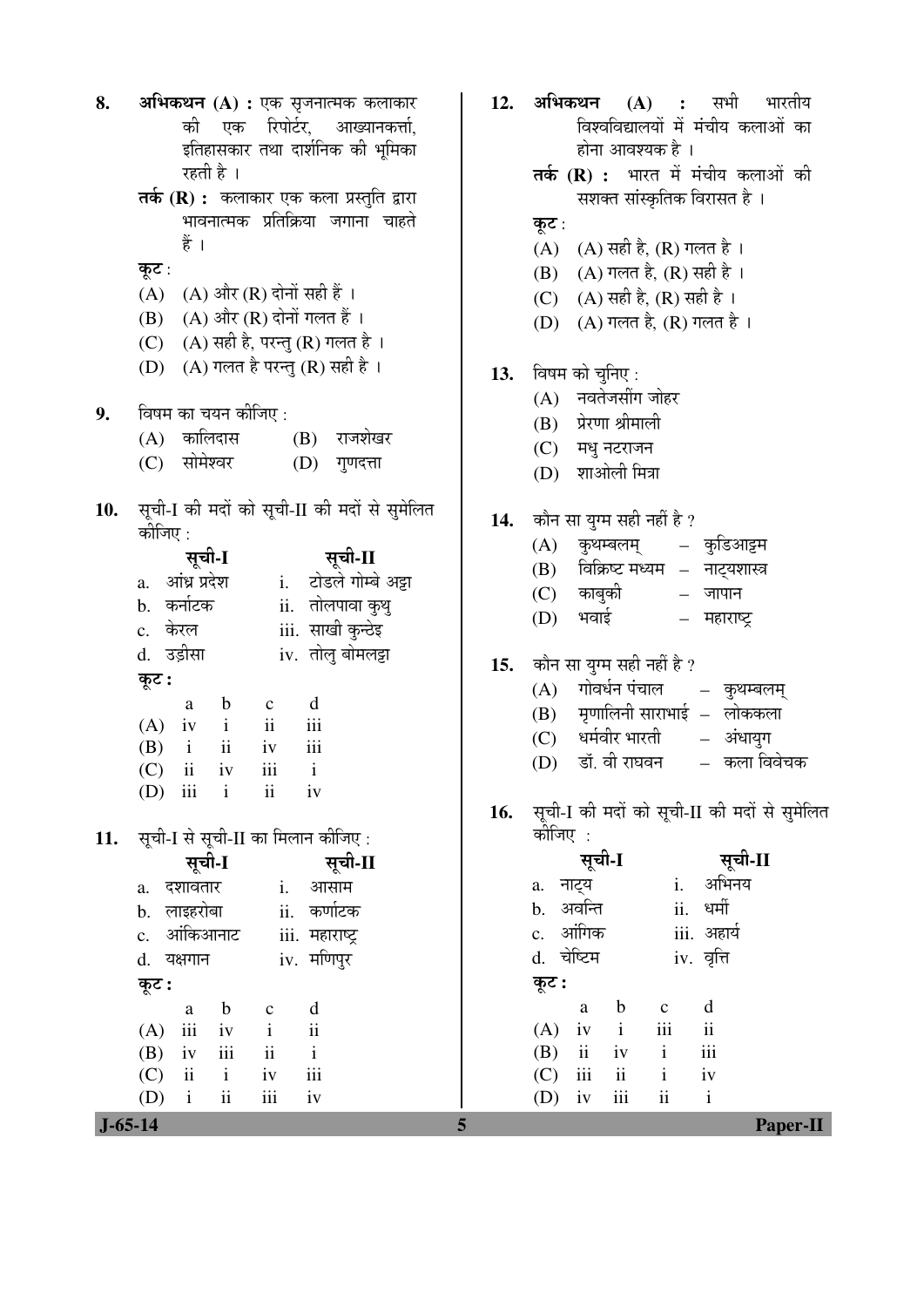**17. Assertion (A) :** Bharat talked about four Vritti and four Pravritti.

> **Reason (R) :** Indian Dance and Drama are two dharmis.

 **Codes :** 

- (A) (A) is true,  $(R)$  is true.
- (B) (A) is false,  $(R)$  is true.
- (C) (A) is true,  $(R)$  is false.
- (D) (A) is false, (R) is false.
- **18.** Identify the correct sequence of following Nayikas :
	- (A) Abhisarika, Vipralabdha, Proshitabhartruka, Khandita
	- (B) Vipralabdha, Proshitabhartruka, Abhisarika, Khandita
	- (C) Proshitabhartruka, Vipralabdha, Khandita, Abhisarika,
	- (D) Khandita, Vipralabdha, Proshitabhartruka, Abhisarika

### **19.** Pick the odd one out :

- (A) Sthambha
- (B) Sveda
- (C) Shruti
- (D) Svarabheda
- **20.** From the mythology, which characteristic often used in dance and drama ?
	- (A) Narada (B) Parvati
	- (C) Krishna (D) Parashuram
- **21.** Match the items in List I with the items in List – II :
- **List I List II**  a. Mythology i. Animal characters b. Rituals ii. Non-violence c. Buddhism iii. Performance orientation d. Panchatantra iv. Metaphoric **Codes :**  a b c d  $(A)$  i iv ii iii  $(B)$  iv iii ii i  $(C)$  i ii iii iv (D) iii i iv ii
- **Paper-II 6 J-65-14**
- **22. Assertion (A) :** Indian folk and traditional theatre are the extension of classical Sanskrit Drama.
	- **Reason (R)** : Folk theatre borrows elements from Natyashastra.

- (A) Both (A) and (R) are true.
- (B) Both (A) and (R) are false.
- (C) (A) is true,  $(R)$  is false.
- (D) (A) is false,  $(R)$  is true.
- **23.** Arrange the plays in correct sequence according to their time of writing.
	- (A) Malavikagnimitram, Bhagavatajjukam, Mrichhakatikam, Swapnavasavaduttam
	- (B) Bhagavatajjukam, Mrichhakatikam, Swapnavasavaduttam, Malavikagnimitram
	- (C) Mrichhakatikam, Swapnavasavaduttam, Malavikagnimitram, Bhagavatajjukam,
	- (D) Swapnavasavaduttam, Malavikagnimitram, Mrichhakatikam, Bhagavatajjukam
- **24.** Pick the odd one out :
	- (A) Nataka
	- (B) Itivritta
	- (C) Deema
	- (D) Veethi
- **25.** Banaras is famous for
	- (A) Jatra
	- (B) Bhavai
	- (C) Ramalila
	- (D) Khayal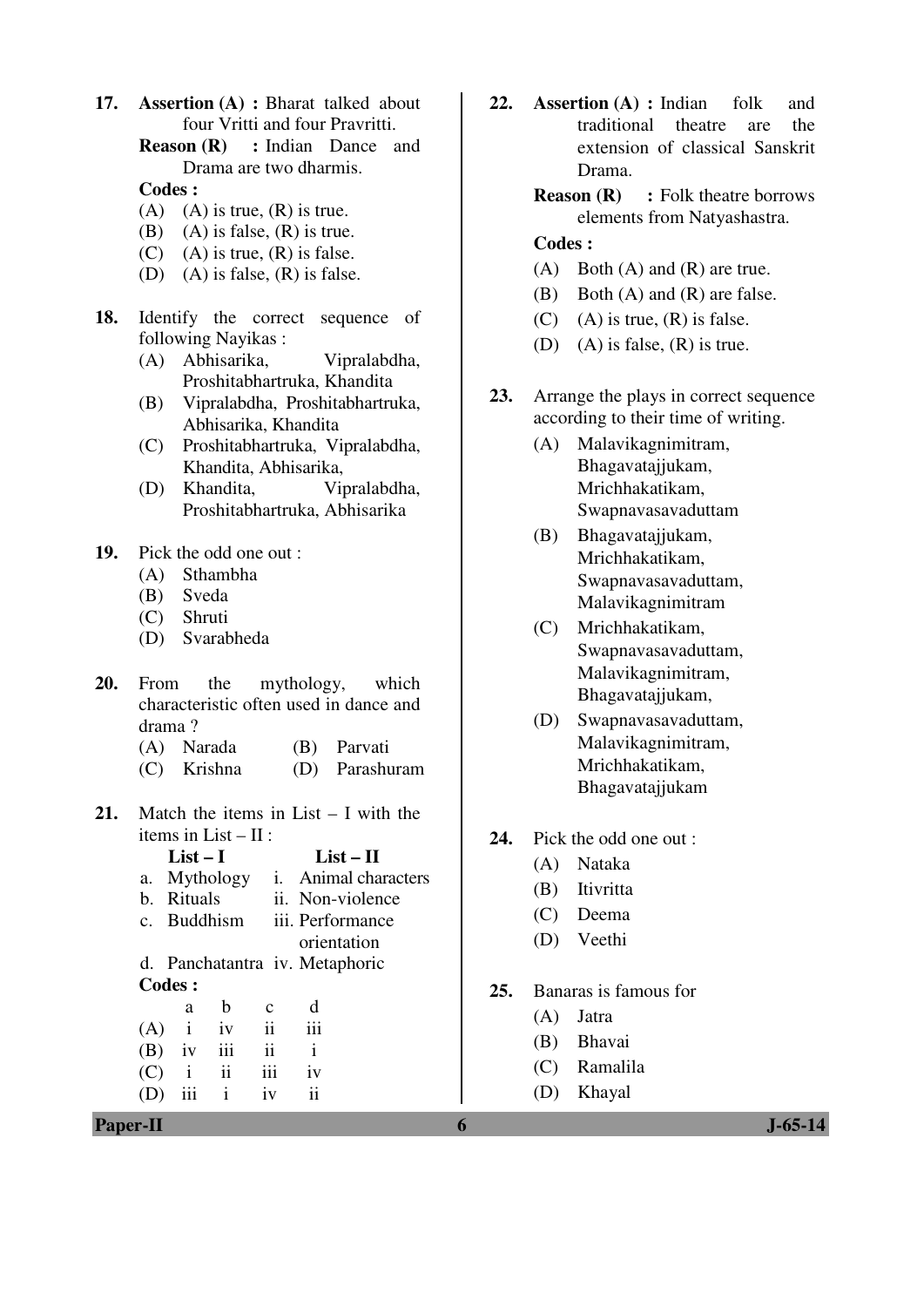- 17. अभिकथन (A) : भरत ने चार वृत्ति और चार प्रवृत्ति की चर्चा की है ।
	- तर्क (R) : भारतीय नृत्य और नाटक द्विधर्मी हैं ।

कूट :

- (A) (A) सही है, (R) सही है ।
- (B) (A) गलत है, (R) सही है ।
- (C) (A) सही है, (R) गलत है।
- $(D)$   $(A)$  गलत है,  $(R)$  गलत है ।
- 18. निम्नलिखित नायिकाओं का सही क्रम चिह्नित कीजिए :
	- (A) अभिसारिका, विप्रलब्धा, प्रोशितभर्त्रका, खंडिता
	- (B) विप्रलब्धा, प्रोशितभर्त्रका, अभिसारिका, खंदिता
	- (C) प्रोशितभर्त्रुका, विप्रलब्धा. खंडिता. अभिसारिका
	- विप्रलब्धा,  $(D)$  खंडिता, प्रोशितभर्त्रुका, अभिसारिका
- 19. विषम को चिह्नित कीजिए:
	- $(A)$  स्तंभ  $(B)$  स्वेद
	- $(C)$ श्रुति (D) स्वरभेद
- पौराणिक कथाओं से कौन सा पात्र है जिसका  $20.$ नृत्य और नाट्य में प्राय: प्रयोग किया जाता है ?
	- $(B)$  पार्वती  $(A)$  नारद
	- $(C)$  कृष्ण (D) परशुराम
- सूची-I की मदों को सूची-II की मदों से सुमेलित  $21.$ कोजिए :

|       |               | सूची-I                  |                     | सूची-II               |  |
|-------|---------------|-------------------------|---------------------|-----------------------|--|
|       |               | a. पौराणिक कथाएँ        |                     | i. पशु पात्र          |  |
|       |               | b. रीति रिवाज           |                     | ii. अहिंसा            |  |
|       | c. बौद्ध धर्म |                         |                     | iii. निष्पादन-उन्मुखी |  |
|       | d. पंचतन्त्र  |                         |                     | iv. लाक्षणिक          |  |
| कूट : |               |                         |                     |                       |  |
|       | a             | b                       | $\mathbf{c}$        | d                     |  |
|       | $(A)$ i       | iv                      | $\ddot{\mathbf{i}}$ | iii                   |  |
|       | $(B)$ iv      | iii                     | $\ddot{\rm n}$      | $\mathbf{i}$          |  |
| (C)   | $\mathbf{i}$  | $\overline{\mathbf{u}}$ | iii                 | iv                    |  |

 $iv$ 

 $\mathbf{ii}$ 

- 22. अभिकथन (A) : भारतीय लोक एवं पारम्परिक थिएटर शास्त्रीय संस्कृत नाटक का विस्तार हैं ।
	- तर्क (R) : लोक नाट्य शास्त्र से तत्त्व उधार लेता है ।
	- कूट:
	- (A) (A) और (R) दोनों सही हैं ।
	- $(B)$   $(A)$  और  $(R)$  दोनों गलत हैं।
	- (C) (A) सही है, (R) गलत है।
	- (D) (A) गलत है, (R) सही है।
- निम्नलिखित नाटकों का उनके रचनाकाल के  $23.$ अनुसार सही क्रम का चयन कीजिए :
	- (A) मालविकाग्निमित्रम्, भागवतज्जुकम्, मृछकटिकम्, स्वप्नवासवदत्तम्
	- (B) भागवतज्जुकम्, मृछकटिकम्, स्वप्नवासवदत्तम्, मालविकाग्निमित्रम्
	- (C) मृछकटिकम्, स्वप्नवासवदत्तम्, मालविकाग्निमित्रम्, भागवतज्जुकम्
	- (D) स्वप्नवासवदत्तम, मालविकाग्निमित्रम, मृछकटिकम्, भागवतज्जुकम्
- विषम को चिह्नित कीजिए : 24.
	- (A) नाटक
	- (B) इतिवृत्त
	- डीम  $(C)$
	- (D) विथी
- बनारस इसके लिए प्रसिद्ध है :  $25.$ 
	- $(A)$  जात्रा
	- $(B)$  भवाई

 $\overline{7}$ 

- (C) रामलीला
- (D) ख्याल

 $(D)$  iii

 $\mathbf{i}$ 

Paper-II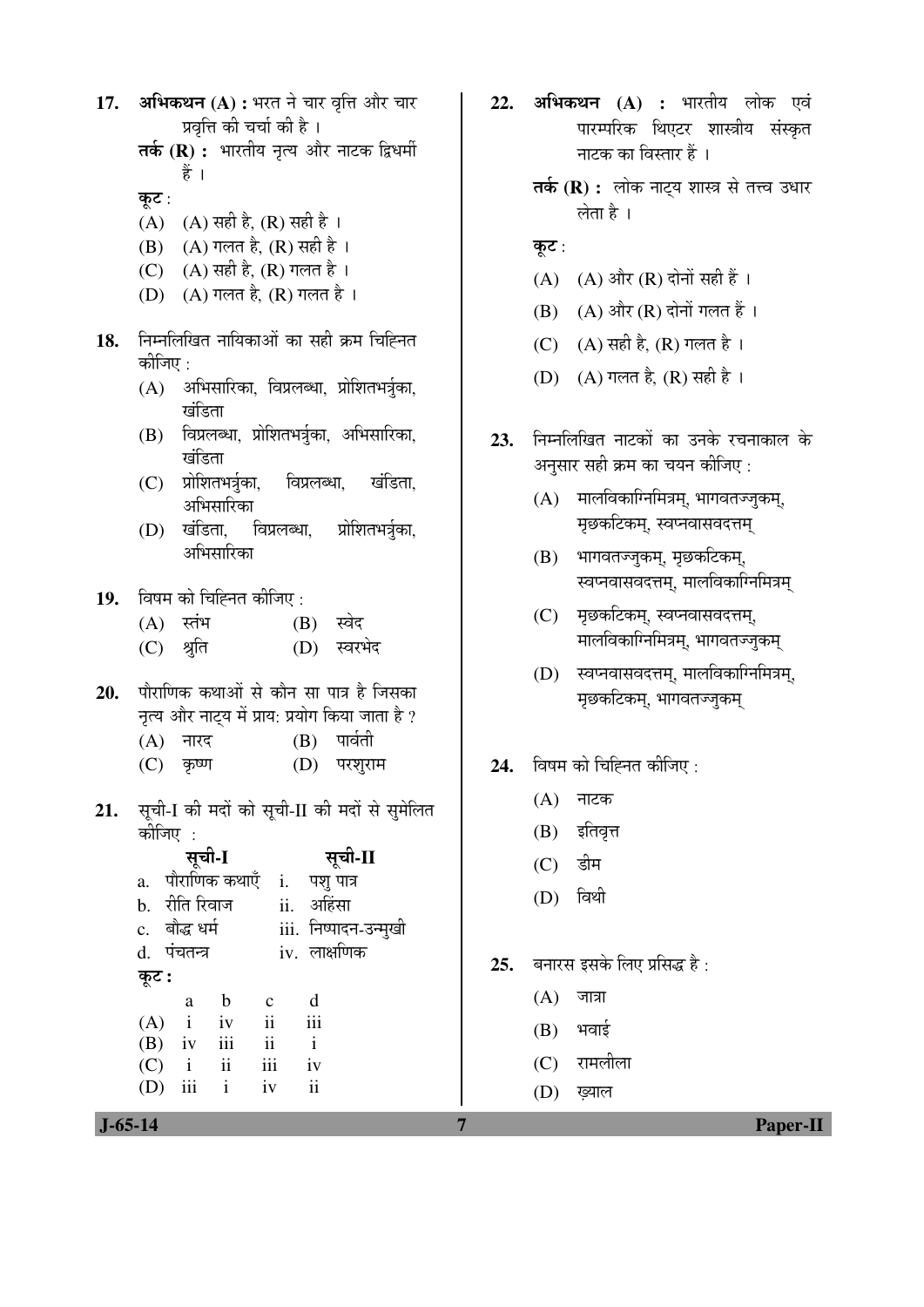**PART – II DANCE** 

- **26.** The oldest dance festival is held at
	- (A) Chidambaram
	- (B) Khajuraho
	- (C) Ellora
	- (D) Konarka
- **27.** Ms. Gouri Ramnarayan is
	- (A) Performer
	- (B) Director
	- (C) Writer
	- (D) All of the above
- **28. Assertion (A) :** Russian Ballet had a strong influence of the French people.

### **Codes :**

- (A) (A) is true,  $(R)$  is false.
- (B) (A) is false,  $(R)$  is true.
- (C) Both (A) and (R) are true.
- (D) Both (A) and (R) are false.
- **29.** Match the items in List I with the items in List – II :

| $List-I$      |                          |                | $List - II$     |  |
|---------------|--------------------------|----------------|-----------------|--|
| a. Ramkein    |                          |                | <i>i</i> . Java |  |
| b. Kandiyan   |                          |                | ii. Burma       |  |
| c. Pue        |                          | iii. Sri Lanka |                 |  |
| d. Wayang     |                          | iv. Indonesia  |                 |  |
| <b>Codes:</b> |                          |                |                 |  |
| a             | b                        | C              | d               |  |
| $(A)$ i ii    |                          | iii            | iv              |  |
| $(B)$ iv      | $\overline{\mathbf{ii}}$ | iii            | $\mathbf{i}$    |  |
| $(C)$ i iii   |                          | iv             | i               |  |
| iv            | iii                      | $\ddot{\rm n}$ | i               |  |

|  | <b>30.</b> The SNA awardee for last year was |
|--|----------------------------------------------|
|  | (A) Arsia Sethi                              |
|  | (B) Pratibha Prahlad                         |
|  | (C) Alekhya Punjala                          |
|  | (D) Priti Patel                              |

#### **31.** Match List – I with List – II :

|     | $List-I$      |              | $List - II$             |  |                         |
|-----|---------------|--------------|-------------------------|--|-------------------------|
|     |               |              |                         |  | a. Satyabhama i. Kerala |
|     | b. Mohini     |              |                         |  | ii. Gosthalila          |
|     | c. Radha      |              |                         |  | iii. Kuchipudi          |
|     | d. Yasoda     |              |                         |  | iv. Raslila             |
|     | <b>Codes:</b> |              |                         |  |                         |
|     | a             | b            | $\mathbf{C}$            |  | d                       |
|     | $(A)$ i ii    |              | $\overline{\text{iii}}$ |  | $-iv$                   |
|     | $(B)$ iv      | iii          | $\ddot{\mathbf{i}}$     |  | $\mathbf{i}$            |
| (C) | ii            | iii          | $\mathbf{i}$            |  | iv                      |
| (D) | iii           | $\mathbf{i}$ | iv                      |  | ij                      |

- **32.** Identify the sequence from North to South :
	- (A) Lambadi, Kummi, Lavni, Tippani
	- (B) Lavni, Tippani, Kummi, Lambadi
	- (C) Lavni, Lambadi, Kummi, Tippani.
	- (D) Tippani, Lavni, Lambadi, Kummi
- **33.** Identify the odd one out :
	- (A) Mary Wigman
	- (B) Rudolf Laban
	- (C) Sasha Waltz
	- (D) John Cage

**Reason (R) :** Louis XIV expelled the dancers from France.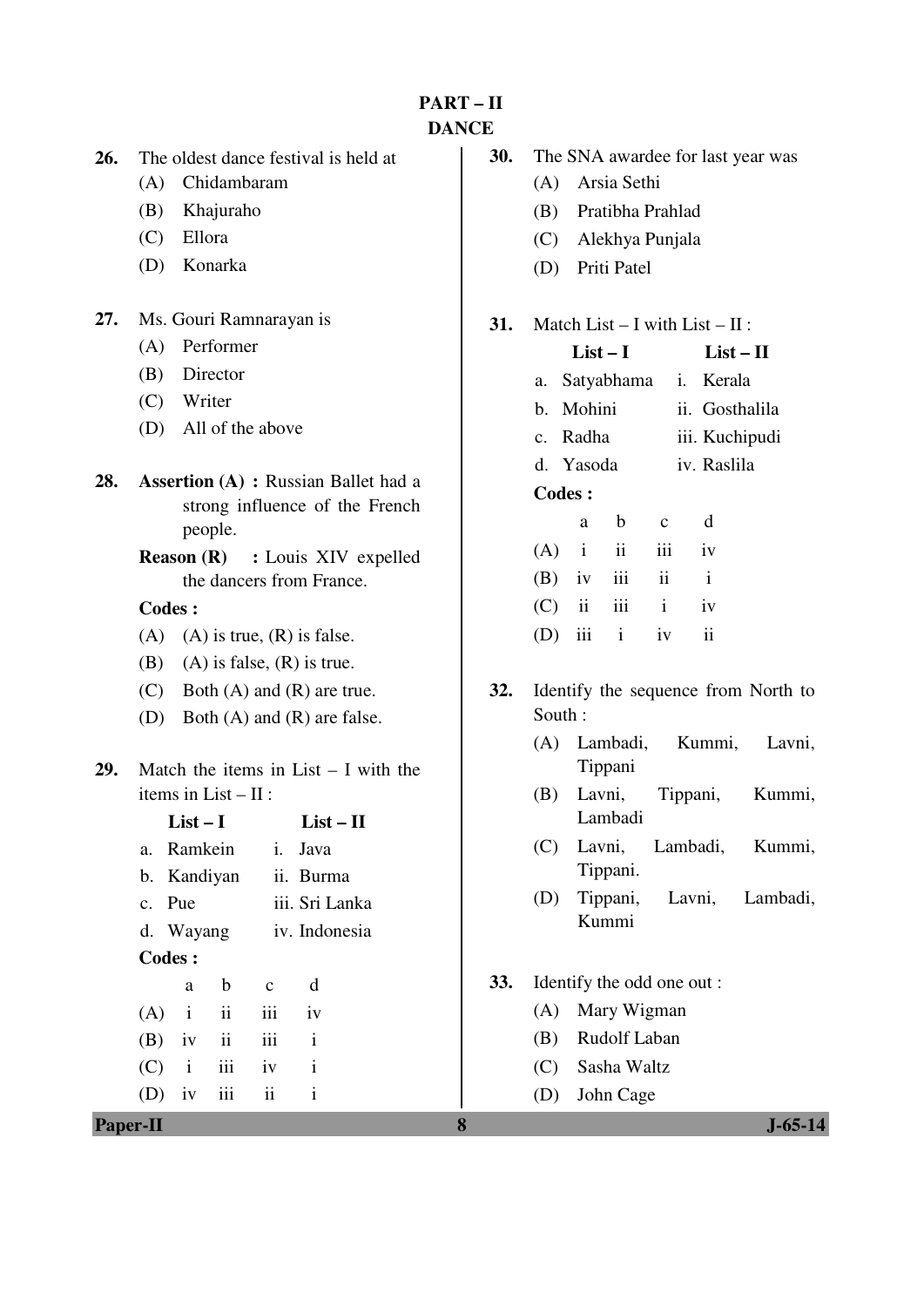**PART-II** 

- 26. सबसे पुराना नृत्य महोत्सव होता है
	- (A) चिदंम्बरम्
	- (B) खजुराहो
	- $(C)$  ईलोरा
	- (D) कोणार्क

27. सुश्री गौरी रामनारायण है

- $(A)$  कलाकार
- (B) दिग्दर्शक
- (C) लेखिका
- (D) उपरोक्त सभी
- अभिकथन (A) : रूस के बैलेट पर फ्रांस के 28. लोगों का काफी प्रभाव है ।
	- तर्क (R) : लुइस XIV ने नृतकों को फ्रांस से निकाल दिया था ।
	- कूट:
	- $(A)$   $(A)$  सही है,  $(R)$  गलत है।
	- (B) (A) गलत है, (R) सही है ।
	- (C)  $(A)$  और  $(R)$  दोनों सही हैं।
	- (D) (A) और (R) दोनों गलत हैं ।
- सूची-I से सूची-II का मिलान कीजिए : 29.

|           | सूची-I         |                               |                     |                 |  |  |
|-----------|----------------|-------------------------------|---------------------|-----------------|--|--|
|           | a. रामकीन      |                               |                     | i. जावा         |  |  |
|           | b. केन्डीयन    |                               |                     | ii. बर्मा       |  |  |
|           | c. पुए         |                               |                     | iii. श्रीलंका   |  |  |
|           | d. वायान्ग     |                               |                     | iv. इन्डोनेशिया |  |  |
| कूट :     |                |                               |                     |                 |  |  |
|           |                | a b                           | $\mathbf{c}$        | d               |  |  |
|           | $(A)$ i ii     |                               | iii                 | iv              |  |  |
|           | $(B)$ iv       | $\overrightarrow{\mathbf{i}}$ | iii                 | $\mathbf{i}$    |  |  |
|           | $(C)$ i iii iv |                               |                     | $\mathbf{i}$    |  |  |
|           | $(D)$ iv iii   |                               | $\ddot{\mathbf{i}}$ | $\mathbf{i}$    |  |  |
| $J-65-14$ |                |                               |                     |                 |  |  |

- 30. गत वर्ष के संगीत नाट्य अकादमी के पुरस्कृत थे
	- $(A)$  आर्शिआ शेठी
	- $(B)$  प्रतिभा प्रहलाद
	- (C) आलेख्या पुंजाला
	- (D) प्रिती पटेल
- सूची-I से सूची-II का मिलान कीजिए : 31.

|         |             | सूची-I                   |              | सूची-II             |
|---------|-------------|--------------------------|--------------|---------------------|
|         | a. सत्यभामा |                          |              | i. केराला           |
|         | b. मोहिनी   |                          |              | ii. गोष्ठलीला       |
| c. राधा |             |                          |              | iii. कुचीपुडी       |
|         | d. यशोदा    |                          |              | iv. रासलीला         |
| कूट :   |             |                          |              |                     |
|         | a           | b                        | $\mathbf{c}$ | d                   |
|         | $(A)$ i     | $\overline{\mathbf{ii}}$ | iii          | iv                  |
|         | $(B)$ iv    | iii                      | ii           | $\mathbf{i}$        |
|         | $(C)$ ii    | iii                      | $\mathbf{i}$ | iv                  |
| (D)     | iii         | $\mathbf{i}$             | iv           | $\ddot{\mathbf{i}}$ |
|         |             |                          |              |                     |

- 32. उत्तर से दक्षिण की ओर का सही क्रम कीजिए:
	- (A) लाम्बाड़ी, कुम्मी, लावणी, टीप्पणी
	- (B) लावणी, टीप्पणी, कुम्मी, लाम्बाड़ी
	- (C) लावणी, लाम्बाड़ी, कुम्मी, टीप्पणी
	- (D) टीप्पणी, लावणी, लाम्बाड़ी, कुम्मी
- $33.$  विषम को चिह्नित कीजिए:
	- $(A)$  मैरी विगमैन
	- $(B)$  रडफ लबन
	- (C) सशा वॉल्टज
	- (D) जॉन केज

**Paper-II**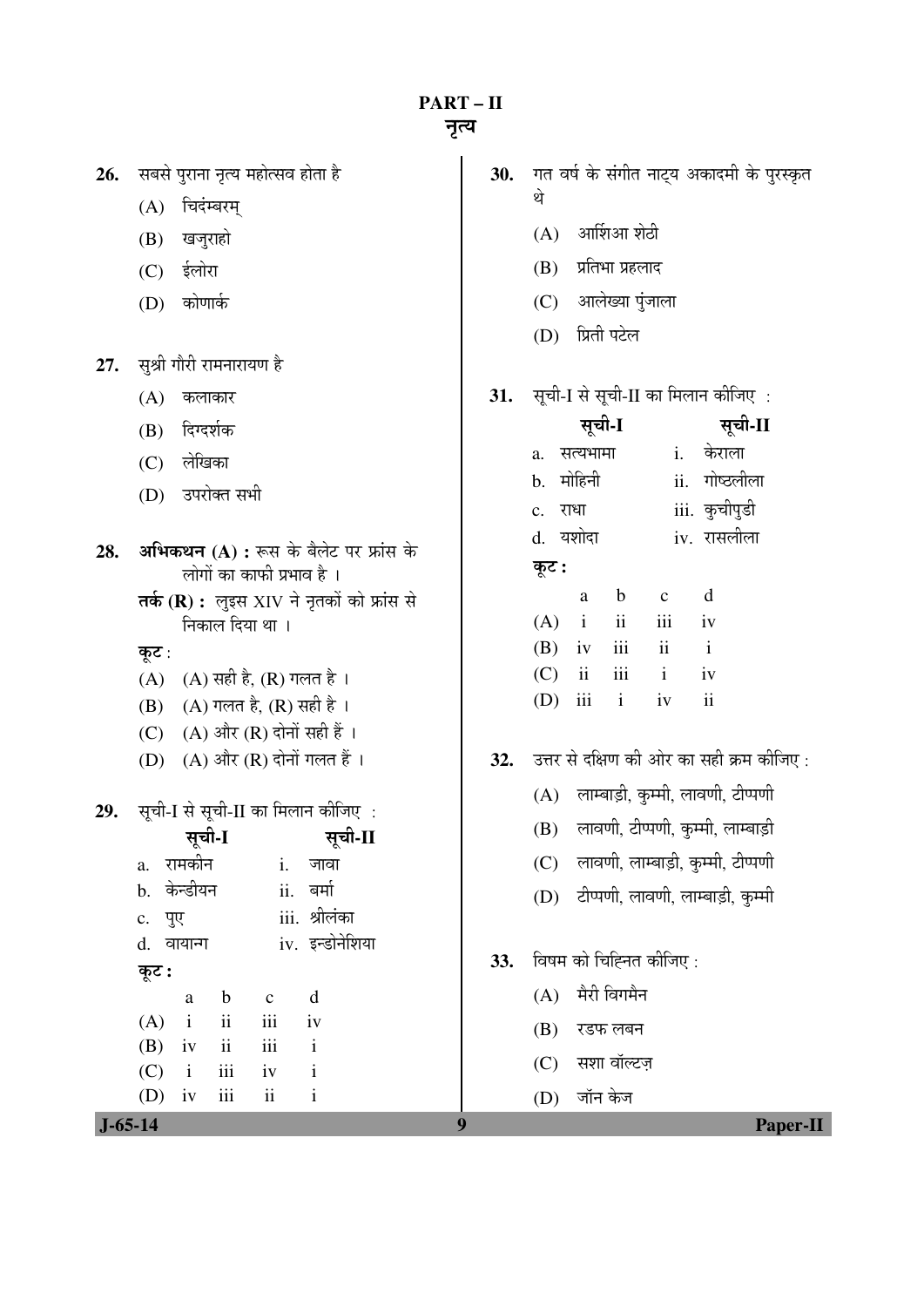- **34.** Which of the following is not correctly matched ?
	- (A) Talaisaman Head ornament
	- (B) Mukut Head gear
	- (C) Ghungaru Feet ornament
	- (D) Zapa Back ornament
- **35. Assertion (A) :** It was a complex historical by which localized devadasi traditions were transfigured into pan-Indian form of "Classical" dance.
	- **Reason (R) :** The world and specially the Britishers were looking forward to coming of an Indian classical dance.

#### **Codes :**

- (A) (A) is true,  $(R)$  is false.
- (B) (A) is false,  $(R)$  is true.
- (C) Both (A) and (R) are false.
- (D) Both (A) and (R) are true.
- **36.** Match List I with List II :

|           | $List-I$     |               |              | $List-II$    |  |
|-----------|--------------|---------------|--------------|--------------|--|
|           | a. Sukumara  |               |              | i. Tandava   |  |
|           | b. Nataraja  |               |              | ii. Krishna  |  |
|           | c. Natavara  |               | iii. Vritti  |              |  |
|           | d. Kaishiki  |               | iv. Lasya    |              |  |
| Codes :   |              |               |              |              |  |
|           | a            | b             | $\mathbf{c}$ | d            |  |
| (A)       | iv           | $\mathbf{i}$  | ii           | iii          |  |
| $(B)$ iii |              | ii            | $\mathbf{i}$ | iv           |  |
| $(C)$ iv  |              | $\mathbf{ii}$ | iii          | $\mathbf{i}$ |  |
| D)        | $\mathbf{i}$ | $\mathbf{ii}$ |              | iv           |  |
|           |              |               |              |              |  |

#### **37.** Which is correctly matched ?

- (A) Incense and Isadora Duncan
- (B) Radium Dance and Louis Fuller
- (C) Noh and Chinese Opera
- (D) None of the above
- **38.** The American institution which often gives grants to Indian classical dance is
	- (A) The Ketty Foundation
	- (B) The Kri Foundation
	- (C) The Onassis Trust
	- (D) The Ford Foundation
- **39.** Who was the famous partner of Uday Shankar ?
	- (A) Johara Sahgal
	- (B) Simki
	- (C) Gulbardhan
	- (D) Ruth St. Denis
- **40. Assertion (A) :** The classical forms in dance is seeing a metamorphosis in terms of newer collaborations.
	- **Reason (R)** : It is the innovative way of involving the younger generation.

- $(A)$  (A) is false,  $(R)$  is true.
- (B) Both (A) and (R) are true.
- (C) Both (A) and (R) are false.
- (D) (A) is true,  $(R)$  is false.
- **41.** Identify the correct sequence :
	- (A) Kapitha, Katakamukh, Tripataka, Ardhachandra
	- (B) Tripataka, Kapitha, Katakamukh, Ardhachandra
	- (C) Tripataka, Ardhachandra, Kapitha, Katakamukh
	- (D) Katakamukh, Ardhachandra, Kapitha, Tripataka
- **42.** Identify the odd one out :
	- (A) Pachha
	- (B) Varnam
	- (C) Bhangi Pareng
	- (D) Batu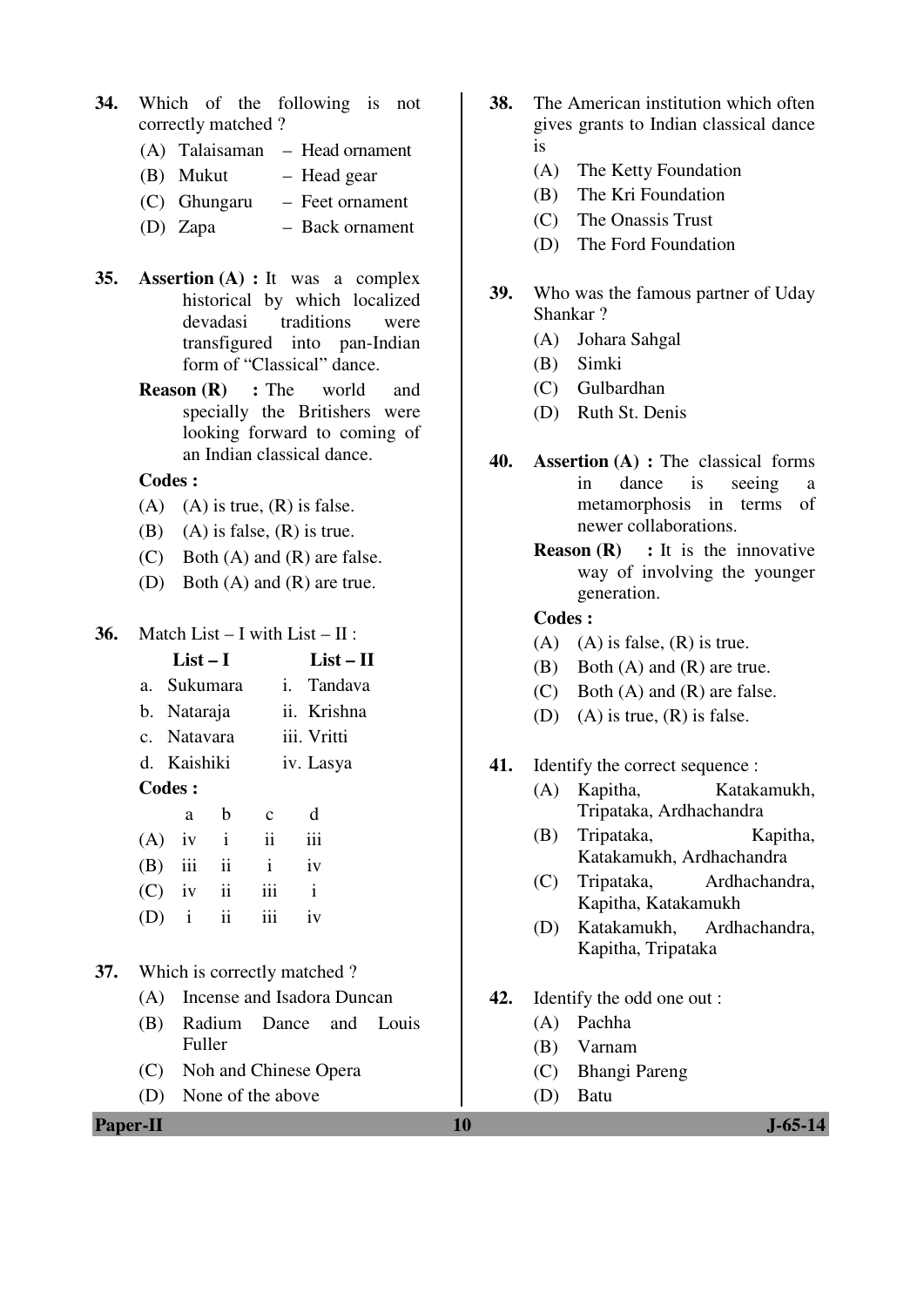- 34. FHHलिखित में से कौन सा सुमेलित नहीं है ?
	- $(A)$  तलेसमा शीर्ष आभूषण
	- (B) मुकुट सिर पर पहनने का आभूषण
	- $(C)$  घंघरू पैरों का आभूषण
	- $(D)$  झप पृष्ठ आभुषण
- **35. अभिकथन (A) :** यह एक जटिल ऐतिहासिक तथ्य है. जिसके द्वारा स्थानीय देवदासी परंपरा को पूजा में रूपांतरित किया गया था जो 'शास्त्रीय' नृत्य का भारतीय रूप है ।
	- **तर्क (R) :** विश्व और विशेषत: ब्रिटेन के लोग इस भारतीय शास्त्रीय नृत्य के आने की प्रतीक्षा कर रहे थे ।
	- कूट:
	- $(A)$   $(A)$  सही है,  $(R)$  गलत है।
	- $(B)$  (A) गलत है,  $(R)$  सही है।
	- $(C)$   $(A)$  और  $(R)$  दोनों गलत हैं।
	- (D)  $(A)$  और  $(R)$  दोनों सही हैं।
- **36.** सूची-I से सूची-II से सुमेलित कीजिए:

|     | सूची-I                           |              |              |                                                                                                                                                                                                                                                                                                                                                                                      |                         | सूची-II |
|-----|----------------------------------|--------------|--------------|--------------------------------------------------------------------------------------------------------------------------------------------------------------------------------------------------------------------------------------------------------------------------------------------------------------------------------------------------------------------------------------|-------------------------|---------|
|     |                                  | a. सुकुमरा   |              |                                                                                                                                                                                                                                                                                                                                                                                      | i. तंडवा                |         |
|     | b. नटराज                         |              |              |                                                                                                                                                                                                                                                                                                                                                                                      | ii. कृष्ण               |         |
|     | c. नटवर                          |              |              |                                                                                                                                                                                                                                                                                                                                                                                      | iii. वृत्ति             |         |
|     |                                  | d. कैशिकी    |              |                                                                                                                                                                                                                                                                                                                                                                                      | iv. लस्य                |         |
|     | कूट :                            |              |              |                                                                                                                                                                                                                                                                                                                                                                                      |                         |         |
|     |                                  | a            | $\mathbf{b}$ | $c$ d                                                                                                                                                                                                                                                                                                                                                                                |                         |         |
|     |                                  | $(A)$ iv i   |              | $\overline{\mathbf{ii}}$                                                                                                                                                                                                                                                                                                                                                             | $\overline{\text{iii}}$ |         |
|     |                                  | $(B)$ iii ii |              | $\mathbf{i}$                                                                                                                                                                                                                                                                                                                                                                         | iv                      |         |
|     |                                  | $(C)$ iv ii  |              | $iii$ $i$                                                                                                                                                                                                                                                                                                                                                                            |                         |         |
|     |                                  | $(D)$ i ii   |              | iii iv                                                                                                                                                                                                                                                                                                                                                                               |                         |         |
|     |                                  |              |              |                                                                                                                                                                                                                                                                                                                                                                                      |                         |         |
| 37. |                                  |              |              | निम्नलिखित में से कौन सा सुमेलित है ?                                                                                                                                                                                                                                                                                                                                                |                         |         |
|     |                                  |              |              | (A) इन्सेंस और आइसाडोरा डंकन                                                                                                                                                                                                                                                                                                                                                         |                         |         |
|     |                                  |              |              | (B) रेडियम डांस और लुइस फुलर                                                                                                                                                                                                                                                                                                                                                         |                         |         |
|     |                                  |              |              | (C) नोह और चीनी ओपेरा                                                                                                                                                                                                                                                                                                                                                                |                         |         |
|     | $\left( \mathbf{\Gamma} \right)$ |              |              | $\overline{a}$ $\overline{a}$ $\overline{a}$ $\overline{a}$ $\overline{a}$ $\overline{a}$ $\overline{a}$ $\overline{a}$ $\overline{a}$ $\overline{a}$ $\overline{a}$ $\overline{a}$ $\overline{a}$ $\overline{a}$ $\overline{a}$ $\overline{a}$ $\overline{a}$ $\overline{a}$ $\overline{a}$ $\overline{a}$ $\overline{a}$ $\overline{a}$ $\overline{a}$ $\overline{a}$ $\overline{$ |                         |         |

(D) उपयुक्त में से कोई नही

- 38. अमरीकी संस्था, जो प्राय: भारतीय शास्त्रीय नृत्य को अनुदान देती है<sup>.</sup>
	- (A) द केट्टी फाउंडेशन
	- $(B)$  द क्रि फाउंडेशन
	- (C) द ओनासिस ट्रस्ट
	- (D) द फोर्ड फाउंडेशन
- 39. उदय शंकर का सुप्रसिद्ध सहयोगी कौन था ?
	- $(A)$  जोहरा सहगल
	- $(B)$  सिम्की
	- (C) गुलबर्धन
	- (D) रुथ सेंट डेनिस
- **40. अभिकथन (A) :** नृत्य के शास्त्रीय रूप में नये सहयोगों के अनुसार कायांतर दिखाई दे रहा है ।
	- **तर्क (R) :** नई पीढी को सम्मिलित करने का यह नवोन्मेषी तरीका है ।
	- कूट $:$
	- (A) (A) गलत है, (R) सही है ।
	- $(B)$   $(A)$  और  $(R)$  दोनों सही हैं ।
	- (C)  $(A)$  और  $(R)$  दोनों गलत हैं।
	- (D) (A) सही है, (R) गलत है।
- **41.** सही क्रम को चिह्नित कीजिए :
	- (A) कपित्थ, कटकामुख, त्रिपताक, अर्धचन्द्र
	- (B) त्रिपताक, कपित्थ, कटकामुख, अर्धचन्द्र
	- (C) त्रिपताक, अर्धचन्द्र, कपित्थ, कटकामुख
	- (D) कटकामुख, अर्धचन्द्र, कपित्थ, त्रिपताक
- **42.** विषम को चिह्नित कीजिए :
	- $(A)$  पच्च
	- $(B)$  वर्णम
	- $(C)$  भंगि पारेंग
	- $(D)$  बट्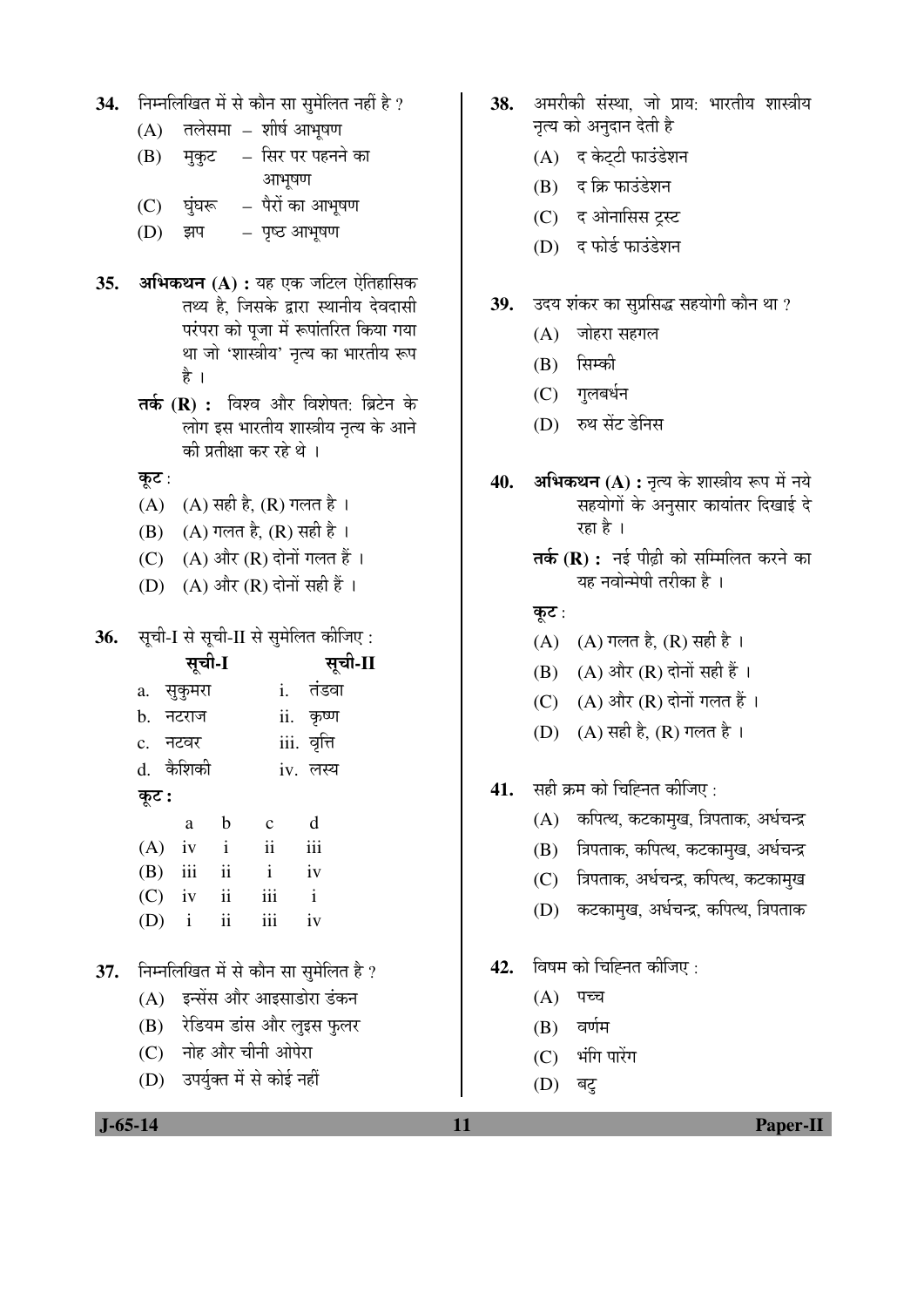| 43. | "Kalyani" is the name of                                 |  |  |  |  |
|-----|----------------------------------------------------------|--|--|--|--|
|     | (A) a Dance production                                   |  |  |  |  |
|     | (B) a Raga                                               |  |  |  |  |
|     | $(C)$ a Goddess                                          |  |  |  |  |
|     | (D) All of above                                         |  |  |  |  |
|     |                                                          |  |  |  |  |
| 44. | Match the following:<br>$List-I$<br>$List - II$          |  |  |  |  |
|     |                                                          |  |  |  |  |
|     | Haveli Sangit i. Maitei<br>a.<br>b. Sankirtan ii. Tribal |  |  |  |  |
|     | instrument                                               |  |  |  |  |
|     | c. Morchang iii. Religious                               |  |  |  |  |
|     | music                                                    |  |  |  |  |
|     | d. Ghangali iv. Mouth                                    |  |  |  |  |
|     | instrument                                               |  |  |  |  |
|     | <b>Codes:</b>                                            |  |  |  |  |
|     | b c d<br>a                                               |  |  |  |  |
|     | $(A)$ iii i iv ii                                        |  |  |  |  |
|     | ii iv<br>$(B)$ iii i                                     |  |  |  |  |
|     | $(C)$ i iii ii iv                                        |  |  |  |  |
|     | (D) ii iv $i$<br>iii                                     |  |  |  |  |
| 45. | The famous folk-fair known<br>for                        |  |  |  |  |
|     | beauty and its dance $\&$ music is held                  |  |  |  |  |
|     | at                                                       |  |  |  |  |
|     | (A) Pushkar                                              |  |  |  |  |
|     | (B) Tarnetar                                             |  |  |  |  |
|     | (C) Pandharpur                                           |  |  |  |  |
|     | (D) Mammalapuram                                         |  |  |  |  |
|     |                                                          |  |  |  |  |
| 46. | Which of the following is a Classic<br><b>Ballet</b> ?   |  |  |  |  |
|     |                                                          |  |  |  |  |
|     | $(A)$ Fire bird                                          |  |  |  |  |
|     | (B) La Sulphide<br>(C) The Nutcracker                    |  |  |  |  |
|     | (D) Gisselle                                             |  |  |  |  |
|     |                                                          |  |  |  |  |

| 43.      | "Kalyani" is the name of<br>(A)                                              | 47. | <b>Assertion (A) : Gita Govinda has a</b><br>profound influence in all the                                  |
|----------|------------------------------------------------------------------------------|-----|-------------------------------------------------------------------------------------------------------------|
|          | a Dance production<br>(B)                                                    |     | arts of India.                                                                                              |
|          | a Raga<br>(C)<br>a Goddess                                                   |     | <b>Reason</b> $(R)$<br>: Vaishnavism<br>was                                                                 |
|          | All of above                                                                 |     | by<br>adapted<br>the<br>people<br>in<br>general.                                                            |
|          | (D)                                                                          |     | <b>Codes:</b>                                                                                               |
| 44.      | Match the following:                                                         |     | (A)<br>$(A)$ is true, but $(R)$ is false.                                                                   |
|          | $List-I$<br>$List - II$                                                      |     | (B)<br>$(A)$ is false, but $(R)$ is true.<br>Both $(A)$ and $(R)$ are true.<br>(C)                          |
|          | Haveli Sangit i.<br>Maitei<br>a.                                             |     | (D)<br>Both $(A)$ and $(R)$ are false.                                                                      |
|          | b. Sankirtan<br>ii. Tribal<br>instrument                                     | 48. | Match List $- I$ with List $- II$ :                                                                         |
|          | iii. Religious<br>Morchang<br>c.<br>music                                    |     | $List - II$<br>$List-I$<br>Padmini<br>Kelacharan<br>$\mathbf{i}$ .<br>a.                                    |
|          | d. Ghangali<br>iv. Mouth<br>instrument                                       |     | Cheltur<br>Mahapatra<br>ii. Kumudini<br>Sangeeta<br>b.<br>Sharma<br>Lakhia                                  |
|          | <b>Codes:</b>                                                                |     | iii. Narendra<br><b>Ileana</b><br>$\mathbf{c}$ .<br>Citaristi<br>Sharma                                     |
|          | d<br>$\mathbf b$<br>$\mathbf{C}$<br>a                                        |     | d. Daksha Seth<br>iv. Chandralekha                                                                          |
|          | iii<br>$\mathbf{i}$<br>$\overline{\mathbf{u}}$<br>(A)<br>iv                  |     | <b>Codes:</b>                                                                                               |
|          | iii<br>$\ddot{\mathbf{i}}$<br>(B)<br>$\mathbf{i}$<br>iv                      |     | d<br>b<br>a<br>$\mathbf{C}$                                                                                 |
|          | $\ddot{\rm n}$<br>iii<br>(C)<br>$\mathbf{i}$<br>iv                           |     | ii<br>$\mathbf{i}$<br>iii<br>(A)<br>iv<br>iii                                                               |
|          | iii<br>$\mathbf{i}$<br>ii<br>(D)<br>iv                                       |     | $\mathbf{i}$<br>$\ddot{\rm n}$<br>(B)<br>iv<br>$\overline{\textbf{ii}}$<br>iii<br>(C)<br>$\mathbf{i}$<br>iv |
|          |                                                                              |     | $\rm iii$<br>ii<br>$\rm i$<br>(D)<br>iv                                                                     |
| 45.      | famous folk-fair known<br>The<br>for<br>beauty and its dance & music is held | 49. | Identify the sequence from top to                                                                           |
|          | at                                                                           |     | bottom:<br>Udiyanam,<br>Mattal,<br>Vanki,<br>(A)                                                            |
|          | Pushkar<br>(A)                                                               |     | Surya-Chandra                                                                                               |
|          | Tarnetar<br>(B)                                                              |     | Surya-Chandra, Vanki, Mattal,<br>(B)<br>Udiyanam                                                            |
|          | Pandharpur<br>(C)<br>(D)<br>Mammalapuram                                     |     | Mattal,<br>Vanki,<br>Udiyanam,<br>(C)                                                                       |
|          |                                                                              |     | Surya-Chandra<br>Surya-Chandra, Mattal, Vanki,<br>(D)                                                       |
| 46.      | Which of the following is a Classic<br><b>Ballet</b> ?                       |     | Udiyanam                                                                                                    |
|          | (A)<br>Fire bird                                                             | 50. | Identify the odd one out:                                                                                   |
|          | La Sulphide<br>(B)                                                           |     | Anna Pavlova<br>(A)                                                                                         |
|          | The Nutcracker<br>(C)                                                        |     | Tamara Karsivana<br>(B)<br>Diaghilev<br>(C)                                                                 |
|          | Gisselle<br>(D)                                                              |     | Michael Fokine<br>(D)                                                                                       |
| Paper-II |                                                                              | 12  | $J - 65 - 14$                                                                                               |
|          |                                                                              |     |                                                                                                             |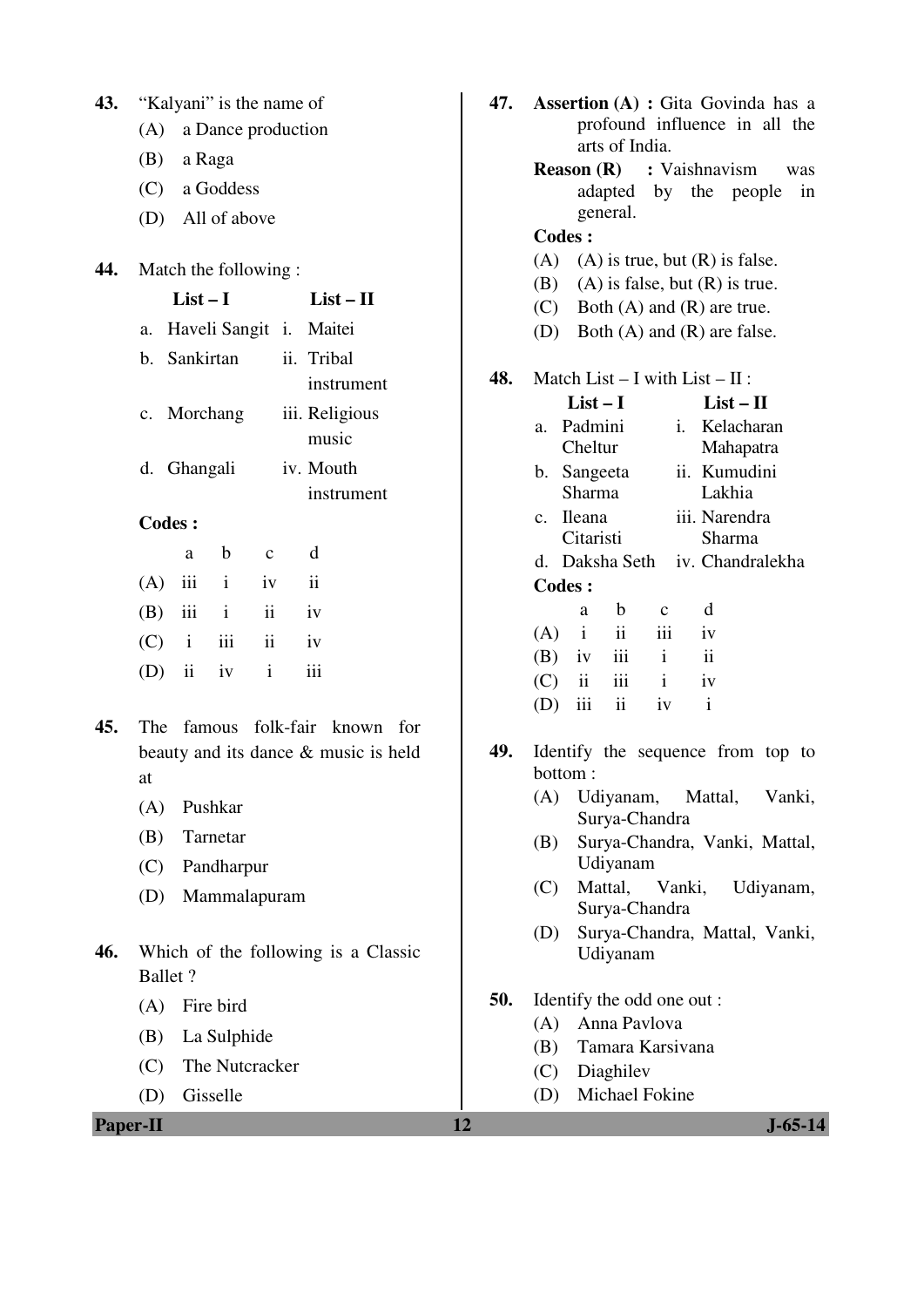|      | 43. ''कल्याणि'' निम्नलिखित में से किसका नाम |  |  |
|------|---------------------------------------------|--|--|
| है ? |                                             |  |  |

- (A) नृत्य प्रस्तुति
- (B) राग
- $(C)$  देवी
- (D) उपर्युक्त सभी

निम्नलिखित को सुमेलित कीजिए : 44.

> सची-I सची-II

- a. हवेली संगीत i. मैतेय
- b. संकोर्तन ii. आदिवासी वाद्ययंत्र
- iii. धार्मिक संगीत c. मोर्छंग
- d. घंगाली iv. मुख वाद्ययंत्र
- कूट :

|             | a | h   | $\mathbf{c}$ | d   |
|-------------|---|-----|--------------|-----|
| $(A)$ iii i |   |     | iv           | ii  |
| $(B)$ iii i |   |     | ii           | iv  |
| $(C)$ i     |   | iii | ii           | iv  |
| $(D)$ ii iv |   |     | $\mathbf{i}$ | iii |

- 45. सुप्रसिद्ध लोक-मेला जिसे सुंदरता और इसके नृत्य तथा संगीत के लिए जाना जाता है. निम्नलिखित में से किस स्थान पर आयोजित किया जाता है ?
	- $(A)$  पुष्कर
	- $(B)$  तरणेतर
	- (C) पंढरपुर
	- (D) मम्मलापुरम्
- निम्नलिखित में से कौन सा शास्त्रीय बैलेट है ? 46.
	- $(A)$  फायर बर्ड
	- $(B)$  ला सल्फिड
	- (C) द नटक्रेकर
	- $(D)$  गृशेल

## 47. अभिकथन (A) : गीत गोविन्द का भारत की सभी कलाओं में काफी प्रभाव है । तर्क (R) : वैष्णवपंथ को सामान्य लोगों ने अंगीकृत किया था । कूट :  $(A)$   $(A)$  सही है, लेकिन  $(R)$  गलत है। (B) (A) गलत है, लेकिन (R) सही है। (C) (A) और (R) दोनों सही हैं । (D)  $(A)$  और  $(R)$  दोनों गलत हैं। सूची-I को सूची-II से सुमेलित कीजिए : 48. सची-I सूची-II a. पदमिनी चल्तुर i. केलाचरण महापात्र ii. कुमुदिनी लाखिया b. संगीता शर्मा

- c. इलीना सिटारिष्टि iii. नरेन्द्र शर्मा iv चन्द्रलेखा d. दक्षा सेठ
- कूट :

| a            | b                       | $\mathbf{c}$ | d             |
|--------------|-------------------------|--------------|---------------|
| $(A)$ i      | $\overline{\mathbf{u}}$ | iii          | iv            |
| $(B)$ iv iii |                         | $\mathbf{i}$ | $\mathbf{ii}$ |
| $(C)$ ii iii |                         | $\mathbf{i}$ | iv            |
| $(D)$ iii    | $\overline{\mathbf{u}}$ | iv           | $\mathbf{i}$  |

- ऊपर से नीचे को क्रम चिह्नित कीजिए : 49.
	- (A) उडीयाणम्, मातल, वांकी, सूर्य-चंद्र
	- (B) सूर्य-चंद्र, वांकी, मातल, उडीयाणम्
	- (C) मातल, वांकी, उडीयाणम्, सूर्य-चंद्र
	- (D) सूर्य-चंद्र, मातल, वांकी, उडीयाणम्
- विषम को चिह्नित कीजिए : 50.
	- (A) अन्ना पवलोव
	- (B) ताम्र कर्सिवन
	- (C) डायघिलव

13

(D) माइकल फोकिन

 $J - 65 - 14$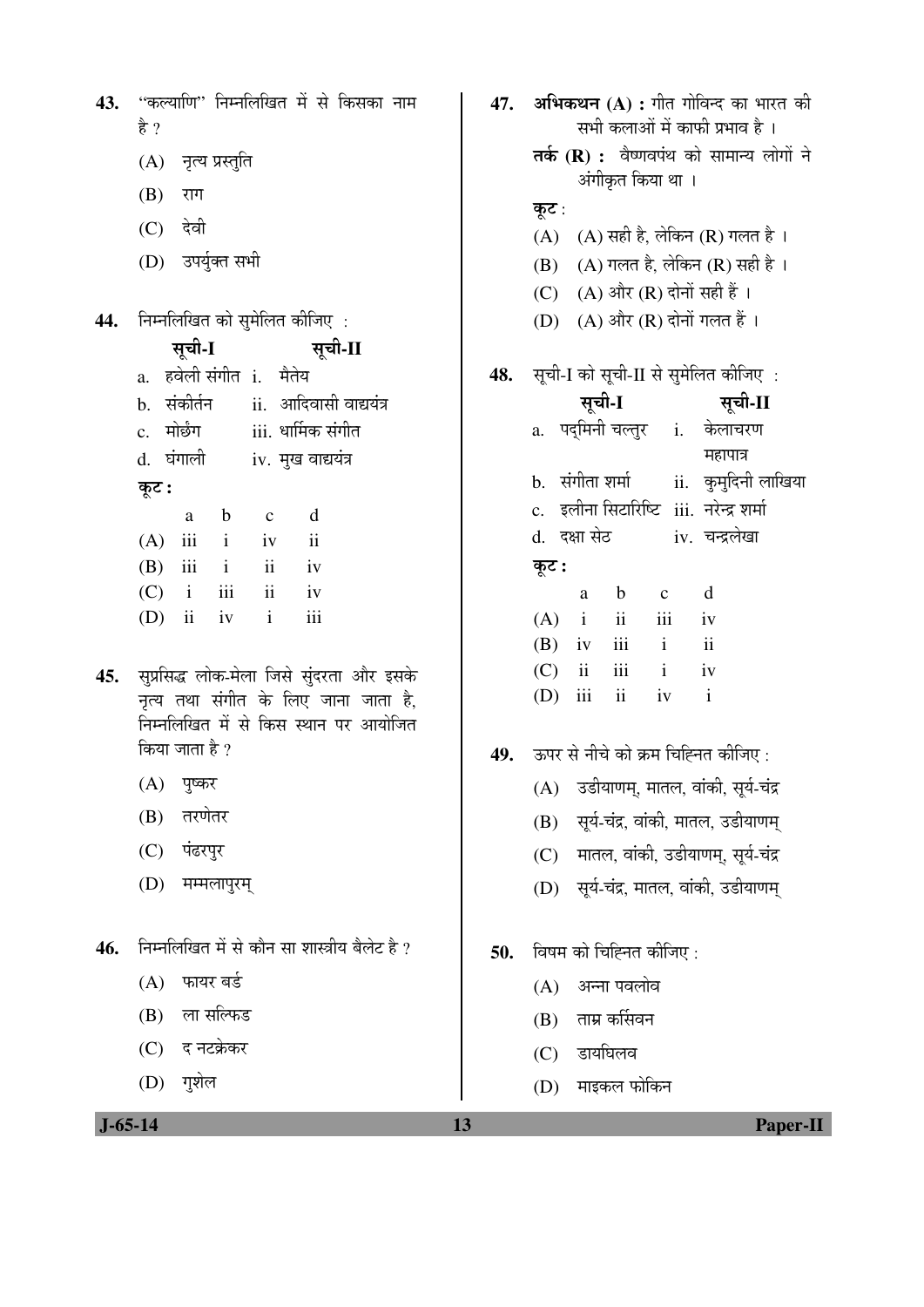# **PART – III DRAMA/THEATRE**

| 26. |                                                       | Match the following: |                   |              |                          |                                                 |  |
|-----|-------------------------------------------------------|----------------------|-------------------|--------------|--------------------------|-------------------------------------------------|--|
|     |                                                       | $List-I$             |                   |              |                          | $List-II$                                       |  |
|     | a.                                                    | Edward               |                   |              | i.                       | Strange                                         |  |
|     |                                                       | Albee                |                   |              |                          | Interlude                                       |  |
|     |                                                       | b. Tennessee         |                   |              |                          | ii. Cat on a Hot                                |  |
|     |                                                       | Williams             |                   |              |                          | Tin Roof                                        |  |
|     |                                                       |                      |                   |              |                          | c. Arthur Miller iii. The American              |  |
|     |                                                       |                      |                   |              |                          | Dream                                           |  |
|     |                                                       | d. Eugene            |                   |              |                          | iv. The Crucible                                |  |
|     |                                                       | O'Neil               |                   |              |                          |                                                 |  |
|     |                                                       | <b>Codes:</b>        |                   |              |                          |                                                 |  |
|     |                                                       | a                    | $\mathbf{b}$      | $\mathbf{C}$ | $\mathbf d$              |                                                 |  |
|     |                                                       | $(A)$ iii ii iv      |                   |              | $\mathbf{i}$             |                                                 |  |
|     |                                                       | $(B)$ iv iii i       |                   |              | $\overline{\mathbf{ii}}$ |                                                 |  |
|     |                                                       | $(C)$ i iv ii iii    |                   |              |                          |                                                 |  |
|     |                                                       | $(D)$ ii             | $\mathbf{i}$      | iii          | iv                       |                                                 |  |
| 27. |                                                       |                      |                   |              |                          | <b>Assertion</b> $(A)$ : In the play 'Sakharam' |  |
|     |                                                       |                      |                   |              |                          | Binder' Vijay Tendular has                      |  |
|     |                                                       |                      |                   |              |                          | depicted Champa as merely a sex                 |  |
|     |                                                       |                      | symbol.           |              |                          |                                                 |  |
|     | <b>Reason <math>(R)</math></b> : Champa is the victim |                      |                   |              |                          |                                                 |  |
|     |                                                       |                      |                   |              |                          | of a society which has treated her              |  |
|     |                                                       |                      | like merchandise. |              |                          |                                                 |  |
|     |                                                       | Codes :              |                   |              |                          |                                                 |  |
|     |                                                       |                      |                   |              |                          |                                                 |  |

- (A) Both (A) and (R) are true.
- (B) (A) is true,  $(R)$  is false.
- (C) (A) is false,  $(R)$  is true.
- (D) Both (A) and (R) are false.
- **28.** Give the correct sequence of the following Indian playwrights :
	- (A) Rabindranath Tagore, Aagha Hashra Kashmiri, Bhartendu Harishchandra, Jaishankar Prasad
	- (B) Bhartendu Harishchandra, Rabindranath Tagore, Aagha Hashra Kashmiri, Jaishankar Prasad
	- (C) Jaishankar Prasad, Bhartendu Harishchandra. Tagore, Aagha Hashra Kashmiri
	- (D) Aagha Hashra Kashmiri, Rabindranath Tagore, Jaishankar Prasad, Bhartendu Harishchandra

| 29. | Pick the odd one out:                                     |                                                                          |
|-----|-----------------------------------------------------------|--------------------------------------------------------------------------|
|     | $(A)$ Adya                                                | Agni Sakshi                                                              |
|     | Rangacharya                                               |                                                                          |
|     | (B) Dharmavir                                             | $\equiv$<br>Nadi Pyasi Thi                                               |
|     | <b>Bharti</b>                                             |                                                                          |
|     | (C) Habib Tanvir –                                        | Doodh<br>ka                                                              |
|     | (D)C.C. Mehta                                             | glass<br>Mena Gurjari                                                    |
| 30. | C. 1600 and the early $20th$ century                      | The most important Urban Japanese<br>Theatre Form between its beginnings |
|     | Nōh<br>(A)                                                | (B) Kabuki                                                               |
|     | (C) Kyogen                                                | (D) Bunraku                                                              |
| 31. | $List - II$ :                                             | Match the items in List $- I$ with                                       |
|     | $List-I$                                                  | $List-II$                                                                |
|     | Vasant Ritu i.<br>a.                                      | <b>B.V.</b> Karanth                                                      |
|     | ka Sapna                                                  |                                                                          |
|     | b. Skandgupt ii. H. Kanhailal                             |                                                                          |
|     |                                                           | c. King of Dark iii. Habib Tanvir                                        |
|     | Chamber                                                   |                                                                          |
|     | d. Draupadi                                               | iv. Ratan Thiyam                                                         |
|     | <b>Codes:</b>                                             |                                                                          |
|     | $\mathbf{b}$<br>a<br>$\mathbf{C}$                         | d                                                                        |
|     | $(A)$ iii i<br>iv<br>$(B)$ iv ii                          | $\mathbf{ii}$<br>$\mathbf{i}$                                            |
|     | iii<br>$\ddot{\mathbf{i}}$<br>iv                          | iii                                                                      |
|     | $\overrightarrow{C}$ i<br>$(D)$ ii<br>$\mathbf{i}$<br>iii | iv                                                                       |
|     |                                                           |                                                                          |
| 32. |                                                           | <b>Assertion (A)</b> : Hanamichi is a ramp                               |
|     |                                                           | like narrow path which passes                                            |
|     |                                                           | across the auditorium to join to                                         |
|     | main<br>the                                               | stage<br>in Kabuki                                                       |
|     | Theatre                                                   |                                                                          |

**Reason (R)** : Use of Hanamichi is a common practice in the contemporary theatre of the world.

- (A) Both (A) and (R) are true.
- (B) Both (A) and (R) are false.
- (C) (A) is true,  $(R)$  is false.
- (D) (A) is false,  $(R)$  is true.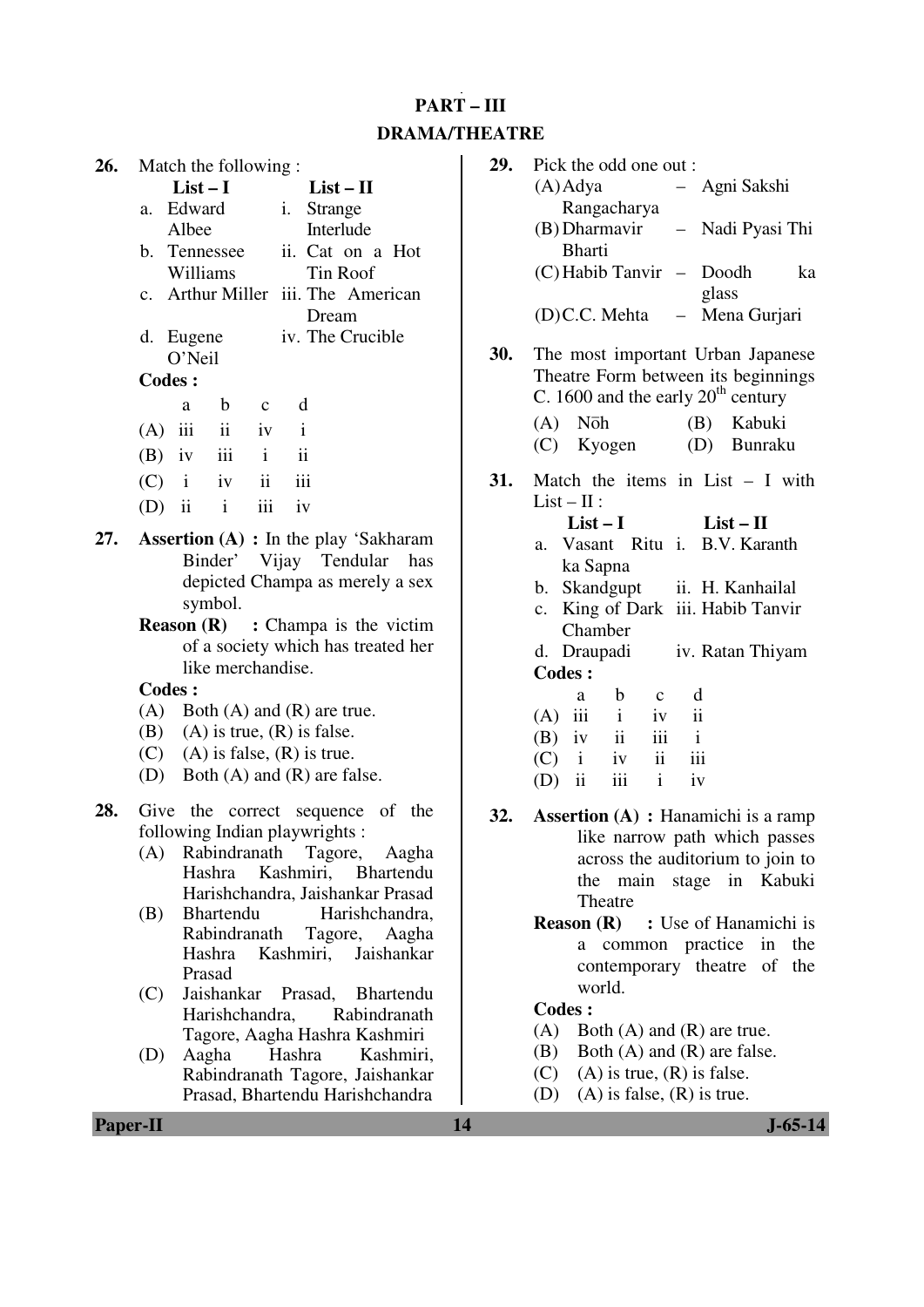# **PART – III**  ®ÖÖ™üÛú**/**¸ÓüÝÖ´ÖÓ"Ö

| 26. | निम्नलिखित को सुमेलित कीजिए :                                              | 29. | विषम का चयन कीजिए :                                         |
|-----|----------------------------------------------------------------------------|-----|-------------------------------------------------------------|
|     | सूची-I<br>सूची-II                                                          |     | आद्य रंगाचार्य – अग्नि साक्षी<br>(A)                        |
|     | a.   एडवर्ड अल्बी<br>i. स्ट्रेंज इण्टरल्यूड                                |     | धर्मवीर भारती – नदी प्यासी थी<br>(B)                        |
|     | b. टेन्नेस्सी<br>ii. केट ऑन ए हाट                                          |     | हबीब तनवीर – दूध का गिलास<br>(C)                            |
|     | विलियम्स<br>टिन रूफ                                                        |     | सी.सी. मेहता – मेना गुर्जरी<br>(D)                          |
|     | iii. द् अमेरिकन ड्रीम<br>c. आर्थर मिल्लर                                   |     |                                                             |
|     | d. इओजीन<br>iv. द् क्रुसीबल                                                | 30. | सी-1600 और प्रारम्भिक 20वीं शताब्दी के                      |
|     | ओ'नील                                                                      |     | बीच नगरीय जापानी थिएटर का रूप जो सबसे                       |
|     | कूट :                                                                      |     | अधिक महत्त्वपूर्ण रहा :                                     |
|     | d<br>$\mathbf b$<br>a<br>$\mathbf c$                                       |     | (A) नौह<br>$(B)$ काबुकी                                     |
|     | $\overline{\mathbf{1}}$<br>(A)<br>iii<br>iv<br>$\mathbf{i}$                |     | (C) क्योगन<br>(D)<br>बुनराकु                                |
|     | $\mathbf{ii}$<br>iii<br>$(B)$ iv<br>$\mathbf{i}$                           |     |                                                             |
|     | iii<br>ii<br>(C)<br>$\mathbf{i}$<br>iv                                     | 31. | सूची-I को सूची-II से सुमेलित कीजिए :                        |
|     | iii<br>$(D)$ ii<br>$\mathbf{i}$<br>iv                                      |     | सूची-I<br>सूची-II                                           |
|     |                                                                            |     | a. वसंत ऋतु का i. बी.वी. कारंत                              |
| 27. | अभिकथन (A) : 'सखाराम बाईंडर' नाटक में                                      |     | सपना                                                        |
|     | विजय तेन्दुलकर ने चम्पा को मात्र<br>'कामुकता के प्रतीक' के रूप में चित्रित |     | b. स्कंदगुप्त        ii. एच. कन्हैयालाल                     |
|     | किया है ।                                                                  |     | c. किंग ऑफ डार्क iii. हबीब तनवीर                            |
|     | <b>तर्क (R) :</b> चम्पा उस समाज की उत्पीड़िता है                           |     | चेम्बर                                                      |
|     | जिसने उसे एक वस्तु जाना है।                                                |     | d. द्रौपदी<br>iv. रतन थियाम                                 |
|     | कूट :                                                                      |     | d<br>$\mathbf b$<br>a<br>$\mathbf{C}$                       |
|     | $(A)$ और $(R)$ दोनों सही हैं ।<br>(A)                                      |     | $(A)$ iii<br>$\overline{\mathbf{i}}$<br>$\mathbf{i}$<br>iv  |
|     | $(A)$ सही है, $(R)$ गलत है ।<br>(B)                                        |     | $\rm ii$<br>$\rm iii$<br>$\mathbf{i}$<br>$(B)$ iv           |
|     | $(A)$ गलत है, (R) सही है ।<br>(C)                                          |     | $\ddot{\rm n}$<br>iii<br>(C)<br>$\mathbf{i}$<br>iv          |
|     | $(A)$ और $(R)$ दोनों गलत हैं।<br>(D)                                       |     | iii<br>$\mathbf{i}$<br>$\overline{\mathbf{u}}$<br>(D)<br>iv |
|     |                                                                            | 32. | <b>अभिकथन (A) :</b> हनामिचि संकरे पथ सा रैम्प               |
| 28. | निम्नलिखित भारतीय नाटककारों के सही क्रम                                    |     | है, जो रंगशाला से होते हुए काबुकी                           |
|     | का चयन कीजिए :                                                             |     | थिएटर के मुख्य मंच तक जाता है ।                             |
|     | रवीन्द्रनाथ टैगोर, आगा हश्र काश्मीरी,<br>(A)                               |     | तर्क (R) : हनामिचि का उपयोग विश्व के                        |
|     | भारतेन्दु हरिश्चन्द्र, जयशंकर प्रसाद                                       |     | समसामायिक<br>रंगमंच<br>की<br>सामान्य                        |
|     | भारतेन्दु हरिश्चन्द्र, रवीन्द्रनाथ टैगोर,<br>(B)                           |     | परंपरा है ।                                                 |
|     | आगा हश्र काश्मीरी, जयशंकर प्रसाद                                           |     | कूट :                                                       |
|     | जयशंकर प्रसाद, भारतेन्दु हरिश्चन्द्र,<br>(C)                               |     | $(A)$ और $(R)$ दोनों सही हैं ।<br>(A)                       |
|     | रवीन्द्रनाथ टैगोर, आगा हश्र काश्मीरी                                       |     | $(A)$ और $(R)$ दोनों गलत हैं ।<br>(B)                       |
|     | आगा हश्र काश्मीरी, रवीन्द्रनाथ टैगोर,<br>(D)                               |     | $(A)$ सही है, $(R)$ गलत है ।<br>(C)                         |
|     | जयशंकर प्रसाद, भारतेन्दु हरिश्चन्द्र                                       |     | $(A)$ गलत है, $(R)$ सही है ।<br>(D)                         |
|     | $J - 65 - 14$                                                              | 15  | <b>Paper-Il</b>                                             |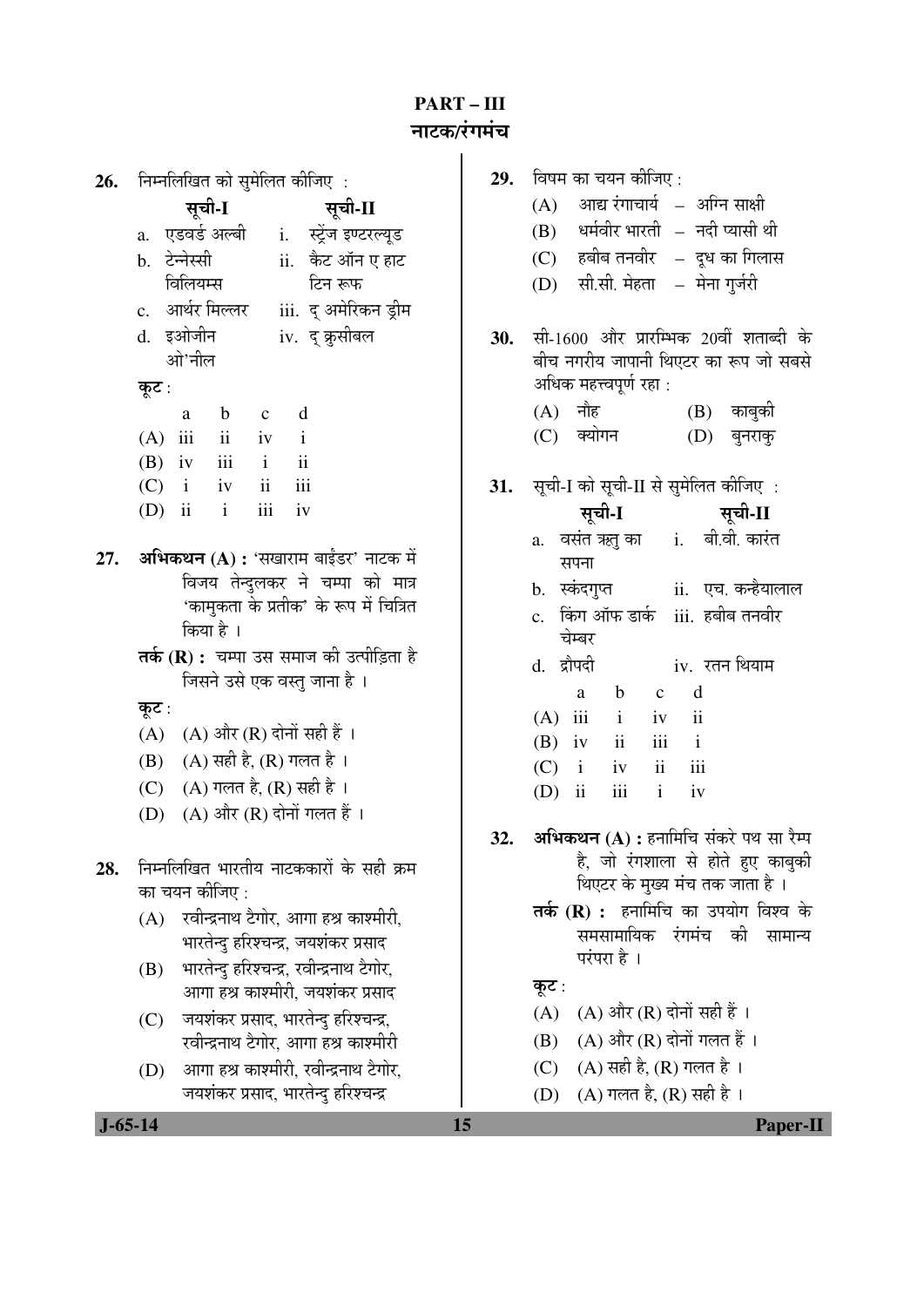- **33.** Arrange the following actresses in Chronological order :
	- (A) Vinodini Dasi, Tripti Mitza, Shulbha Deshpande, Seema Biswas
	- (B) Tripti Mitza, Vinodini Dasi, Seema Biswas, Shulbha Desh-Pande
	- (C) Seema Biswas, Vinodini Dasi, Shulbha Deshpande, Tripti Mitza
	- (D) Shulbha, Deshpande, Seema Biswas, Tripti Mitza, Vinodini Dasi

**34.** Pick the odd one out :

- (A) Bunraku (B) Sarugaku
- (C) Noh Theatre (D) Kabuki
- **35.** The master of visual theatre in India is
	- (A) Rajendranath
	- (B) Usha Ganguli
	- (C) H. Kanhailal
	- (D) Ratan Thiyam
- **36.** Match the items in List I with  $List - II:$

| $List-I$    | $List - II$         |
|-------------|---------------------|
| a. Norah    | i. Assamese         |
| Richards    | theatre             |
| b. Bibhas   | ii. Punjabi theatre |
| Chakrabroty |                     |

- c. Baharul Islam iii. Hindi theatre
- d. Mohan Rakesh iv. Bengali theatre

#### **Codes :**

|     | a   | b                       | $\mathbf{c}$  | d   |
|-----|-----|-------------------------|---------------|-----|
| (A) | ii  | iv                      |               | iii |
| (B) | iii | $\mathbf{i}$            | $\mathbf{ii}$ | iv  |
| (C) |     | iii                     | iv            | ii  |
| (D) | iv  | $\overline{\mathbf{u}}$ | 111           |     |

- **37. Assertion (A) :** For us the Portrayal of man on the stage is a significant social function.
	- **Reason (R)** : Whenever man appears, his class or social stratum appears along with him.

- $(A)$   $(A)$  is true,  $(R)$  is false.
- (B) (A) is false,  $(R)$  is true.
- (C) (A) is true,  $(R)$  is true.
- (D) (A) is false,  $(R)$  is false.
- **38.** Which is the correct sequence of following Modern Indian Plays ?
	- (A) Iggappa Hegde Vivaha Prahasana, Sita Swayamvar, Suhaag, Andher Nagari
	- (B) Andher Nagari, Suhaag, Sita Swayamvar, Iggappa Hegde Vivaha Prahasana
	- (C) Iggappa Hegde Vivaha Prahasana, Sita Swayamvar, Andher Nagari, Suhaag
	- (D) Sita Swayamvar, Andher Nagari, Iggappa Hegde Vivaha Prahasana, Suhaag
- **39.** The South East Asian Theatre from 'Wangkulit' is a
	- (A) Leather puppet theatre
	- (B) Street theatre
	- (C) Dance theatre
	- (D) Absurd theatre
- **40.** Pick the odd one out :
	- (A) Neelam Mansing Chowdhury
	- (B) Usha Ganguly
	- (C) Hari Singh
	- (D) Ratan Thiyam
- **41.** Match the items in List I with  $List - II:$

| List – I        |                     |              |                  | List – H                       |    |
|-----------------|---------------------|--------------|------------------|--------------------------------|----|
| a. Indira       |                     |              | i.               | Tughlaq                        |    |
| Parthasarathy   |                     |              |                  |                                |    |
| b. G. Shankara  |                     |              | ii. Surya        |                                | Ki |
| Pillai          |                     |              |                  | Antim Kiran se                 |    |
|                 |                     |              |                  | Surya Ki Pahli                 |    |
|                 |                     |              |                  | Kiran Tak                      |    |
| c. Surendra     |                     |              |                  | iii. In search of              |    |
| Varma           |                     |              | <b>Black God</b> |                                |    |
|                 |                     |              |                  | d. Girish Karnad iv. Aurangzeb |    |
| <b>Codes:</b>   |                     |              |                  |                                |    |
| a               | $\mathbf b$         | $\mathbf{c}$ | d                |                                |    |
| $(A)$ i         | iv                  | iii          | $\mathbf{ii}$    |                                |    |
| $(B)$ ii i iv   |                     |              | iii              |                                |    |
| $(C)$ iv iii ii |                     |              | $\mathbf{i}$     |                                |    |
| iii             | $\ddot{\mathbf{i}}$ | $\mathbf{i}$ | iv               |                                |    |
|                 |                     |              |                  |                                |    |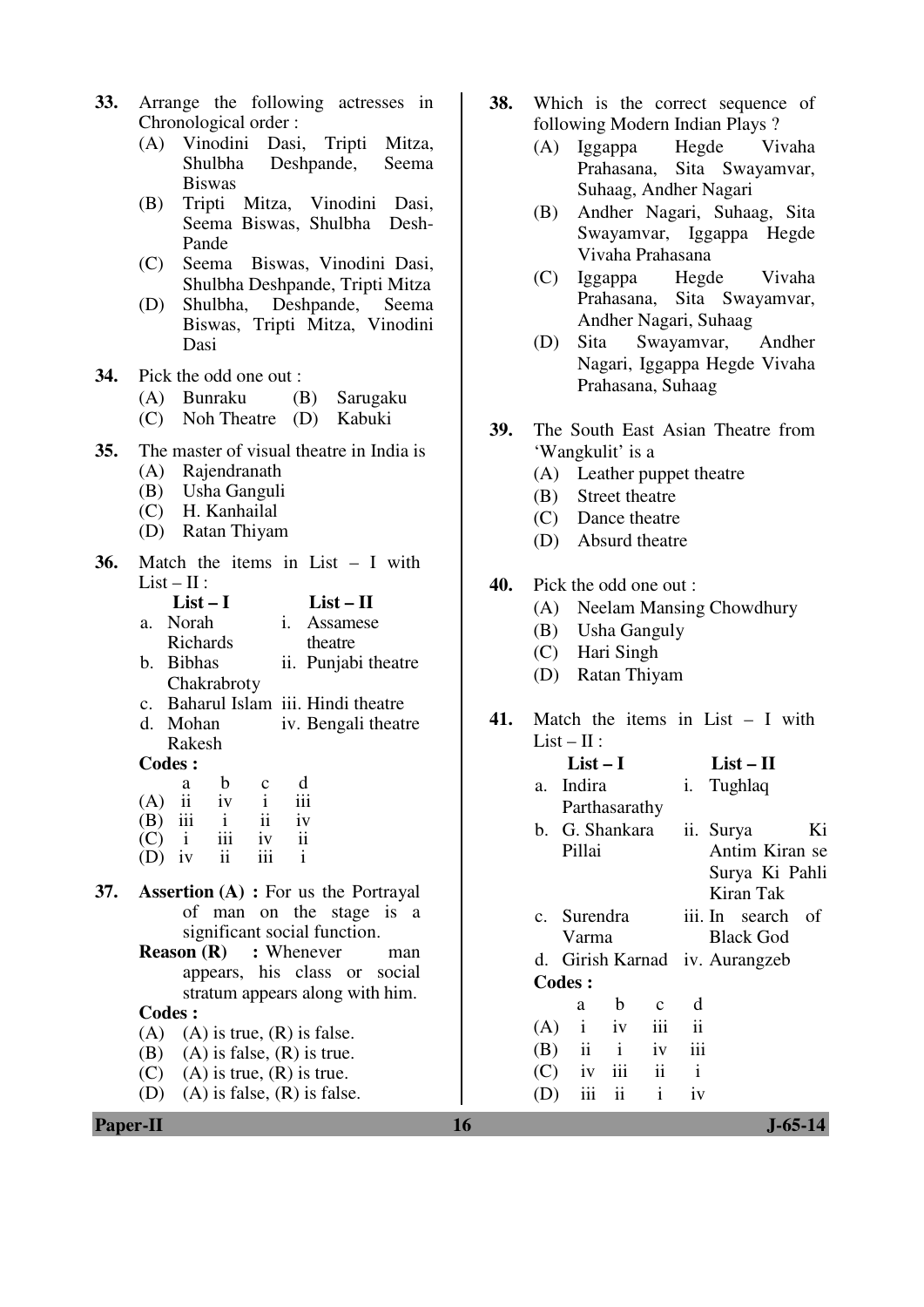| 33.        | निम्नलिखित अभिनेत्रियों को काल-क्रम में                                        | 38. | निम्नलिखि               |
|------------|--------------------------------------------------------------------------------|-----|-------------------------|
|            | लगाइए :                                                                        |     | निम्नलिखि               |
|            | विनोदिनी दासी, तृप्ति मित्जा, सुलभा<br>(A)                                     |     | कोजिए :                 |
|            | देशपांडे, सीमा विश्वास<br>तृप्ति मित्जा, विनोदिनी दासी, सीमा<br>(B)            |     | (A)<br>इग्ग             |
|            | विश्वास, सुलभा देशपांडे                                                        |     | स्वर                    |
|            | सीमा विश्वास, विनोदिनी दासी, सुलभा<br>(C)                                      |     | अंधे<br>(B)             |
|            | देशपांडे, तृप्ति मित्जा                                                        |     | इग्ग                    |
|            | सुलभा देशपांडे, सीमा विश्वास, तृप्ति<br>(D)                                    |     | इग्ग<br>(C)             |
|            | मित्जा, विनोदिनी दासी                                                          |     | स्वर                    |
| <b>34.</b> | विषम को चिह्नित कीजिए :                                                        |     | सीत<br>(D)              |
|            | (B) सरुगकु<br>(A) बुनराकु                                                      |     | हेगः                    |
|            | (C) नोह थिएटर (D) काबुकि                                                       |     |                         |
|            |                                                                                | 39. | दक्षिण पूर्वी           |
| 35.        | भारत में दृश्य रंगमंच का विशेषज्ञ है                                           |     | चर्म<br>(A)             |
|            | (A) राजेन्द्रनाथ (B) उषा गांगुली                                               |     | $(B)$ नुक्              |
|            | (C) एच. कन्हैयालाल (D) रतन थियाम                                               |     | (C)<br>नृत्य            |
| 36.        | सूची-I की मदों को सूची-II की मदों से सुमेलित                                   |     | (D)<br>अप               |
|            | कीजिए                                                                          |     |                         |
|            | सूची-I<br>सूची-II                                                              | 40. | विषम का न               |
|            | नोराह रिचर्ड्स i. असमिया रंगमंच<br>a.                                          |     | नील<br>(A)              |
|            | बिभास चक्रवर्ती ii. पंजाबी रंगमंच<br>$\mathbf{b}$ .                            |     | (B)<br>उषा              |
|            | बहरुल इस्लाम     iii.  हिंदी रंगमंच<br>$\mathbf{c}$ .                          |     | हरि<br>(C)              |
|            | d. मोहन राकेश       iv.  बंगला रंगमंच                                          |     | (D)<br>रतन              |
|            | कूट :<br>$\mathbf{b}$<br>d<br>$\overline{\mathbf{c}}$<br>a                     |     |                         |
|            | $\ddot{\mathbf{i}}$<br>iii<br>(A)<br>$iv$ $i$                                  | 41. | सूची-I को               |
|            | $(B)$ iii i<br>ii iv                                                           |     | सूर                     |
|            | (C)<br>iii<br>$\mathbf{i}$<br>iv<br>$\overline{11}$                            |     | इंदिरा<br>a.            |
| 37.        | iii<br>ii<br>(D)<br>iv<br>$\overline{1}$<br>अभिकथन (A) : हमारे लिए मंच पर मानव |     | जी. शं<br>b.            |
|            | का चित्रण महत्त्वपूर्ण सामाजिक कार्य                                           |     |                         |
|            | है ।                                                                           |     | c. सुरेन्द्र            |
|            | <b>तर्क (R) :</b> जब कभी मानव मंच पर आता है                                    |     |                         |
|            | तो इसका वर्ग अथवा उसका सामाजिक                                                 |     | गिरीश<br>d.             |
|            | पद भी उसके साथ ही प्रस्तुत होता है ।                                           |     | कूट :                   |
|            | कूट :                                                                          |     | a                       |
|            | $(A)$ सही है, $(R)$ गलत है ।<br>(A)<br>$(A)$ गलत है, $(R)$ सही है ।<br>(B)     |     | (A)<br>$\mathbf{i}$     |
|            | (A) सही है, (R) सही है ।<br>(C)                                                |     | $\mathbf{ii}$<br>(B)    |
|            | $(A)$ गलत है, $(R)$ गलत है ।<br>(D)                                            |     | (C)<br>iv<br>iii<br>(D) |
|            |                                                                                |     |                         |

- .<br>त आधुनिक भारतीय नाटकों के त क्रमों से सही क्रम का चयन
	- ,<br>क्या हेगडे विवाह प्रहसन, सीता .<br>यंवर, सुहाग, अंधेर नगरी
	- ।<br>र नगरी, सुहाग, सीता स्वय<mark>ं</mark>वर, <sub>ा</sub><br>प्या हेगडे विवाह प्रहसन
	- ,<br>एपा हेगडे विवाह प्रहसन, सीता यंवर, अंधेर नगरी, सुहाग
	- ता स्वयंवर, अंधेर नगरी, इग्गप्पा डे विवाह प्रहसन, सु<mark>हाग</mark>
- **ऐशियन रंगमंचीय रूप 'वंगकुलित' है** 
	- पुतली रंगमंच
	- कड़ रंगमंच
	- थ रंगमंच
	- ।<br>गरिष्कृत रंगमंच
- .<br>चयन कीजिए :
	- <u>त्र</u>म मानसिंह चौधरी
	- ाांगुली
	- सिंह
	- न थिआम

# **41.** सूची-I को सूची-II से सुमेलित कीजिए :

|       |                    | सूची-I                    |                          |                          | सूची-II                               |
|-------|--------------------|---------------------------|--------------------------|--------------------------|---------------------------------------|
|       |                    |                           |                          |                          | a. इंदिरा पार्थसारथी i. तुगलक         |
|       |                    |                           |                          |                          | b. जी. शंकर पिल्लै ii. सूर्य की अंतिम |
|       |                    |                           |                          |                          | किरण से सूर्य की                      |
|       |                    |                           |                          |                          | पहली किरण तक                          |
|       | c. सुरेन्द्र वर्मा |                           |                          |                          | iii. इन सर्च ऑफ                       |
|       |                    |                           |                          |                          | ब्लेक गॉड                             |
|       |                    | d. गिरीश कर्नाड           |                          |                          | iv. औरंगजेब                           |
| कूट : |                    |                           |                          |                          |                                       |
|       | a                  | $\mathbf b$               | $\mathbf{c}$             | d                        |                                       |
|       | $(A)$ i            | iv                        | iii                      | $\overline{\textbf{ii}}$ |                                       |
|       |                    | $(B)$ ii i iv             |                          | iii                      |                                       |
|       | $(C)$ iv           | $\overline{\mathbf{iii}}$ | $\overline{\mathbf{ii}}$ | $\mathbf{i}$             |                                       |
| (D)   | iii                | $\overline{\mathbf{u}}$   | $\mathbf{i}$             | iv                       |                                       |
|       |                    |                           |                          |                          |                                       |

 **J-65-14 17 Paper-II**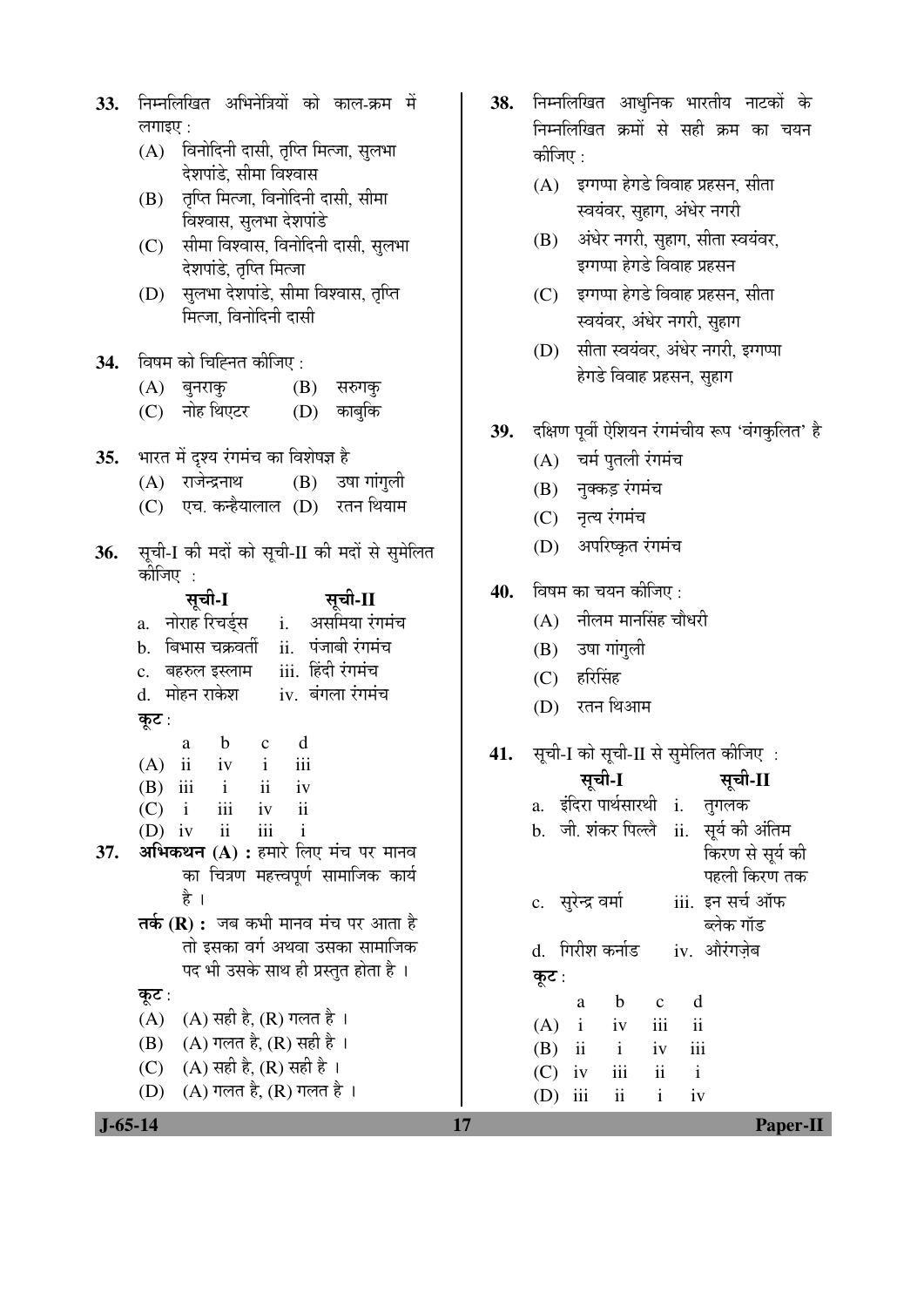- **42. Assertion (A) :** Social use of our body is a product of a culture.
	- **Reason (R)** : The performers have to discover their own life, their own independence and their own physical eloquence.

- $(A)$  Both  $(A)$  and  $(R)$  are false.
- (B) (A) is true,  $(R)$  is false.
- (C) Both (A) and (R) are true.
- (D) (A) is false,  $(R)$  is true.
- **43.** Write in correct order :
	- (A) B.M. Shah, Ratan Thiyam, E. Alkazi, B.V. Karanth
	- (B) B.V. Karanth, E. Alkazi, B.M. Shah, Ratan Thiyam
	- (C) Ratan Thiyam, E. Alkazi, B.M. Shah, B.V. Karanth
	- (D) E. Alkazi, B.V. Karanth, B.M. Shah, Ratan Thiyam
- **44.** Which one of the following pair is not correctly matched ?
	- (A) Henrik Ibsen Ghost
	- (B) Moliere Miser
	- (C) Samuel Becket – Death of a Salesman
	- (D) Shakespeare Macbeth
- **45.** Shakespeare's plays were performed in
	- (A) Hellenistic Theatre
	- (B) Theatre Olimpico
	- (C) Globe Theatre
	- (D) Roman Theatre
- **46.** Give the correct sequence of the following plays of Girish Karnad :
	- (A) Tughlaq, Nāgamandala, Yayati, Sword of Tipu Sultan, Hayvadana
	- (B) Hayvadana, Tughlaq, Yayati, Nāgamandala, Sword of Tipu Sultan
	- (C) Nāgamandala, Sword of Tipu Sultan, Hayvadana, Tughlaq, Yayati
	- (D) Yayati, Tughlaq, Hayvadana, Nāgamandala, Sord of Tipu Sultan
- **47.** Pick the odd one out :
	- (A) Laurence Olivier
	- (B) Gordon Craig
	- (C) David Garrick
	- (D) Marlon Brando
- **48.** Which is the correct sequence ?
	- (A) The Three Penny Opera, Tartuffe, Berenice, Surena
	- (B) Surena, Tartuffe, The Three Penny Opera, Berenice
	- (C) Tartuffe, Berenice, Surena, the Three Penny Opera
	- (D) Berenice, Tartuffe, Surena, The Three Penny Opera
- **49.** Put them in correct order :
	- (A) Roman theatre, Greeco-Roman theatre, Hellenistic theatre, Greek theatre
	- (B) Greek theatre, Hellenistic theatre, Greeco-Roman theatre, Roman theatre
	- (C) Roman theatre, Hellenistic theatre, Greeco-Roman theatre, Greek Theatre
	- (D) Hellenistic theatre, Greeco-Roman theatre, Roman theatre, Greek theatre
- **50.** Huaju-Spoken Drama, Geju-Song Drama and Wuju-Dance Drama are the main forms of drama in (A) Japan (B) Indonesia (C) Korea (D) China
	-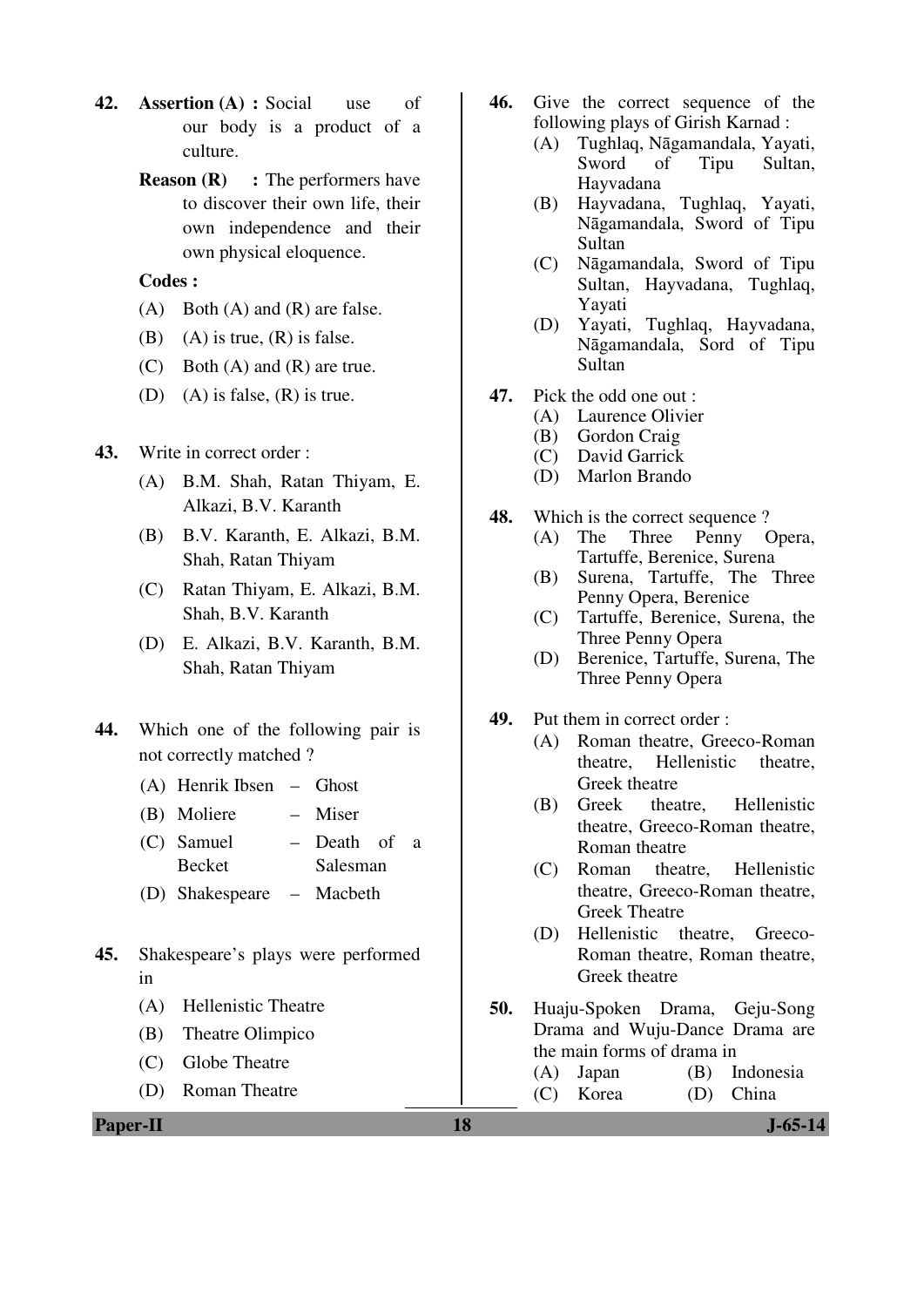- **42. अभिकथन (A) :** हमारे शरीर का सामाजिक उपयोग संस्कृति की उपज है ।
	- **तर्क (R) :** अभिनयकर्त्ताओं को अपने जीवन. अपनी स्वतंत्रता और अपनी शारीरिक वाग्मिता को खोजना पड़ता है $\pm$

## कूट:

- $(A)$   $(A)$  और  $(R)$  दोनों गलत हैं।
- (B) (A) सही है, (R) गलत है ।
- (C)  $(A)$  और  $(R)$  दोनों सही हैं ।
- (D)  $(A)$  गलत है,  $(R)$  सही है ।
- **43.** सही क्रम में व्यवस्थित कीजिए :
	- (A) बी.एम. शाह. रतन थिआम. ई. अल्काजी, बी.वी. कारन्त.
	- $(B)$   $\vec{a}$  and  $\vec{b}$  and  $\vec{c}$  and  $\vec{c}$  and  $\vec{c}$ शाह, रतन थिआम,
	- (C) रतन थिआम, ई. अल्काजी, बी.एम. शाह, बी.वी. कारन्त.
	- (D) ई. अल्काजी, बी.वी. कारन्त, बी.एम. शाह. रतन थिआम.
- 44. Fाम्नलिखित में से कौन सा यग्म समेलित नहीं है ?
	- $(A)$  हेनरिक इब्सन घोस्ट
	- $(B)$  मोलिएर माइजर
	- (C) सेमअल बेकेट डेथ ऑफ ए सेल्समैन
	- (D) शेक्सपियर मेक्बेथ
- 45. शेक्सपियर के नाटकों का मंचन होता है
	- (A) हेलिनिष्टिक थिएटर
	- (B) थिएटर ओलिम्पिको
	- (C) ग्लोब थिएटर
	- (D) रोमन थिएटर
- 46. गिरीश कर्नाड के निम्नलिखित नाटकों के क्रमों से सही व्यवस्थित कम का चयन कीजिए  $\cdot$ 
	- $(A)$  तगलक, नागमंडल, ययाती, सॉर्ड ऑफ टीप सलतान. हयवदन
	- (B) हयवदन, तगलक, ययाती, नागमंडल, सॉर्ड ऑफ टीपू सुलतान
	- $(C)$  नागमंडल, सॉर्ड ऑफ टीप सलतान, हयवदन, तगलक, ययाती
	- $(D)$  ययाती, तगलक, हयवदन, नागमंडल, सॉर्ड ऑफ टीपू सुलतान
- **47.** विषम को चिह्नित कीजिए :
	- (A) लारेन्स आलिवर (B) गार्डन क्रेग
	- (C) डेविड गेरिक (D) मार्लन ब्रेंडो
- 48. निम्नलिखित में से सही क्रम कौन सा है ?
	- (A) दूश्री पैनी ओपेरा, टार्टूफ, बेरेनिस, सुरेना
	- (B) सुरेना, टार्टूफ, द् थ्री पैनी ओपेरा, बेरेनिस
	- (C) टार्टूफ, बेरेनिस, सुरेना, द थ्री पैनी ओपेरा
	- (D) बेरेनिस, टार्टूफ, सुरेना, द थ्री पैनी ओपेरा
- 49. निम्नलिखित में से सही क्रम का चयन कीजिए :
	- (A) रोमन थिएटर, ग्रीको-रोमन थिएटर, हेलिन्सिटिक थिएटर. ग्रीक थिएटर
	- (B) ग्रीक थिएटर, हेलिन्सिटिक थिएटर, ग्रीको-रोमन थिएटर. रोमन थिएटर
	- (C) रोमन थिएटर, हेलिन्सिटिक थिएटर, <u>ग्रीको-रोमन थिएटर, ग्रीक थिएटर</u>
	- (D) हेलिन्सिटिक थिएटर, ग्रीको-रोमन थिएटर, रोमन थिएटर, ग्रीक थिएटर
- **50.** हुआज मौखिक नाटक, गेज गीत-नाटक और वुजु-नृत्य नाटक, नाटक के मुख्य रूप हैं :
	- (A) जापान के  $(B)$  इण्डोनेशिया के<br>(C) कोरिया के  $(D)$  चीन के (C) कोरिया के (D)

 **J-65-14 19 Paper-II**